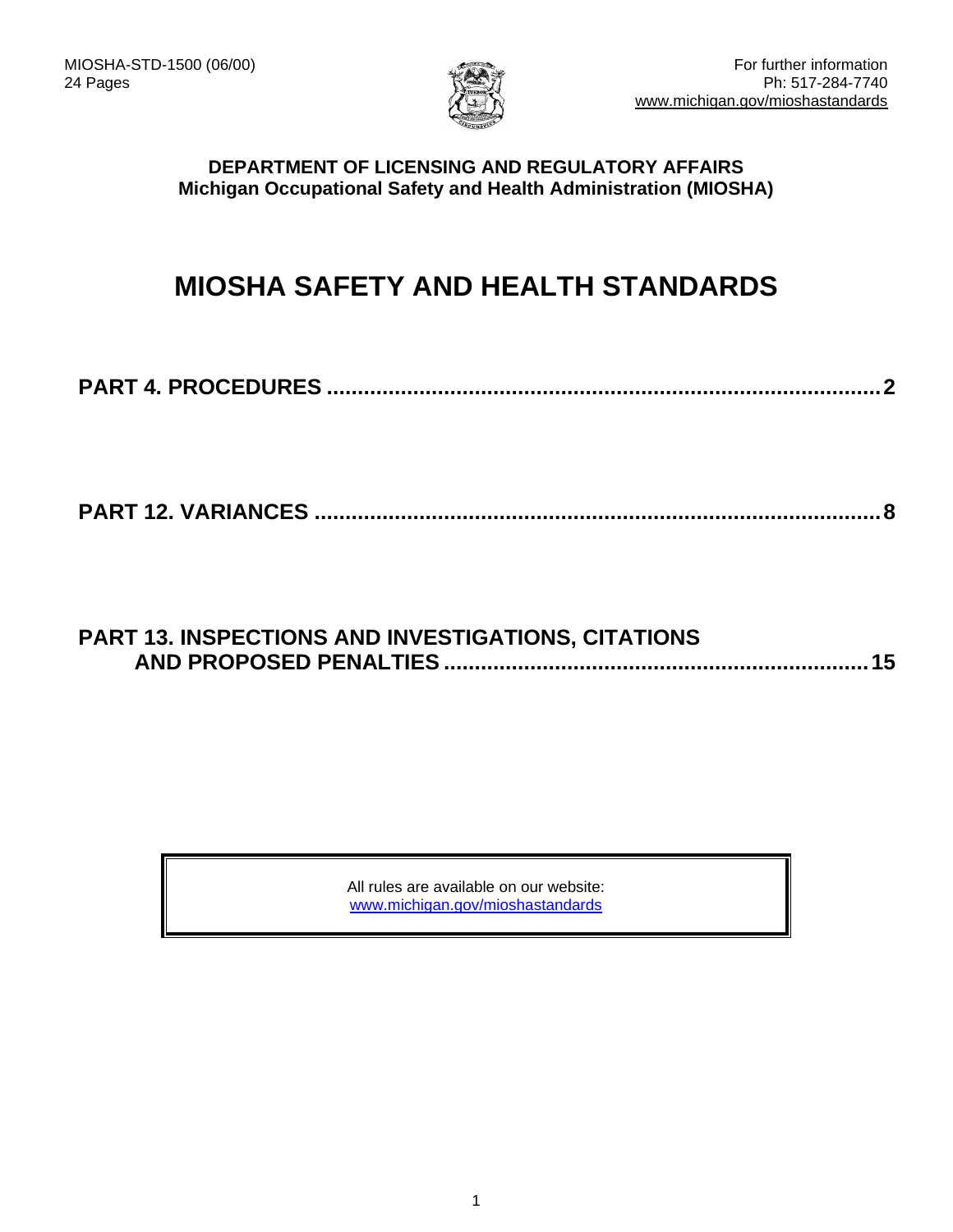

#### **DEPARTMENT OF LICENSING AND REGULATORY AFFAIRS**

#### **BOARD OF HEALTH AND SAFETY COMPLIANCE AND APPEALS**

#### **OCCUPATIONAL SAFETY AND HEALTH STANDARDS**

Filed with the Secretary of State on November 8, 1976 (**as amended May 7, 1979)**

These rules take affect 15 days after filing with the Secretary of State

(By authority conferred on the board of health and safety compliance and appeals by section 46 of Act No. 154 of the Public Acts of 1974, as amended, and section 33 of Act No. 306 of the Public Acts of 1969, as amended, being §§408.1046 and 24.233 of the Michigan compiled Laws)

<span id="page-1-0"></span>R 408.21413, R 408.21415, R 408.21417, R 408.21422, and R 408.21442 of the Michigan Administrative Code, appearing on pages 8828 to 8830, and 8833 of the 1976 Annual Supplement to the Code, are amended to read as follows:

## **MIOSHA SAFETY AND HEALTH STANDARD PART 4. PROCEDURES**

#### **GENERAL PROVISIONS**[..............................................](#page-1-1) 2

Table of Contents: R [408.21427. Issuance of subpoenas;](#page-4-0) 

| R 408.21414. Protection of trade secrets.  3       |
|----------------------------------------------------|
| R 408.21415. Responsibility of employers to notify |
|                                                    |
| R 408.21416. Responsibility of employee to notify  |
| employer and other employees of proceedings.  4    |
|                                                    |
| R 408.21418. Representative of parties.  4         |
|                                                    |
|                                                    |
|                                                    |
|                                                    |
| R 408.21424. Statement of position and oral        |
|                                                    |
|                                                    |
| R 408.21426. Pre-hearing conference 4              |
|                                                    |

#### R [408.21429. Transcript of testimony.](#page-4-2) ...........................5 **[HEARINGS.....................................................................5](#page-4-3)** R [408.21431. Duties and powers of hearings officer.](#page-4-4) ....5 R [408.21432. Report of hearings](#page-4-5) officer. .......................5 R [408.21433. Authority of board.](#page-4-6) ...................................5 R [408.21434. Oral argument before the board;](#page-4-7)  [briefs; remand by board...........................................5](#page-4-7) **PETITIONS**[.....................................................................6](#page-4-8) R [408.21441. Petition for modification of abatement](#page-5-0)  period. [......................................................................6](#page-5-0) **[MISCELLANEOUS PROVISIONS](#page-5-1)**.................................6 R [408.21442. Settlement................................................6](#page-5-2) R [408.21443. Ex parte communication.](#page-5-3) .........................6 R [408.21444. Restriction as to participation by](#page-5-4)  [investigative or prosecuting officers.........................6](#page-5-4) R [408.21445. Inspection and reproduction of](#page-5-5)  documents. [..............................................................6](#page-5-5) R [408.21446. Restriction with respect to former](#page-5-6)  employee. [................................................................7](#page-5-6)

[petition to revoke or modify subpoenas;](#page-4-0) 

[right to inspect or copy data.....................................5](#page-4-0) R [408.21428. Failure to appear......................................5](#page-4-1)

#### **GENERAL PROVISIONS**

#### <span id="page-1-2"></span><span id="page-1-1"></span>**R 408.21401. Scope.**

**Rule 401.** (1) These rules shall govern proceedings in contested cases before the board or a hearings officer.

(2) Proceedings in a hearing before the board or a hearings officer shall also be governed by chapter 4 of Act No. 306 of the Public Acts of 1969, as amended, being §24.271 et seq. of the Michigan Compiled Laws, and the act.

R [408.21447. Amendment to rules.................................7](#page-6-0)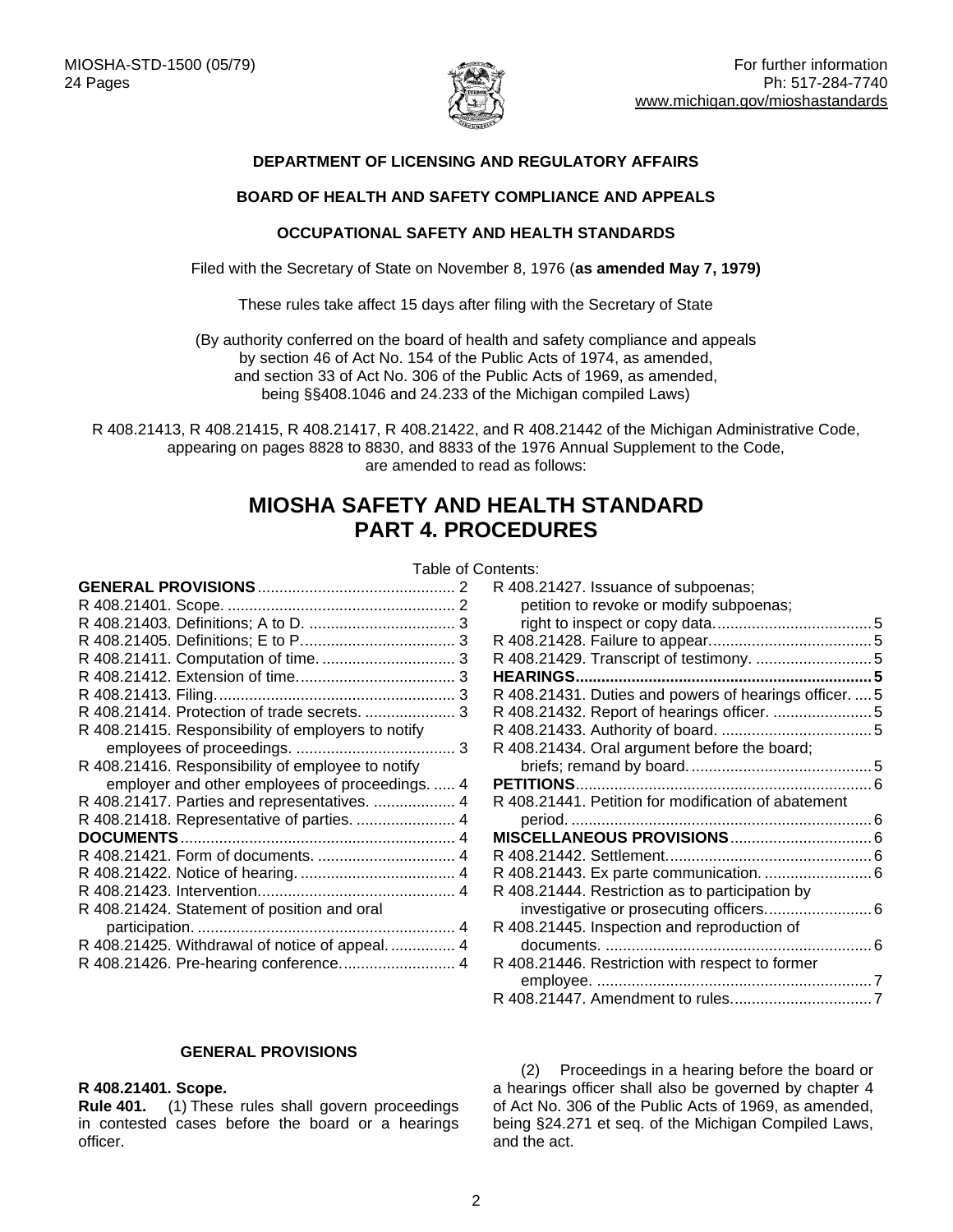#### <span id="page-2-0"></span>**R 408.21403. Definitions; A to D.**

**Rule 403.** (1) "Act" means the Michigan occupational safety and health act, Act No. 154 of the Public Acts of 1974, as amended, being §408.1001 et seq. of the Michigan Compiled Laws.

(2) "Board" means the board of health and safety compliance and appeals.

(3) "Bureau" means the bureau of safety and regulation or the bureau of environmental and occupational health.

(4) "Citation" means a written communication issued by the department to an employer pursuant to section 33 of the act.

(5) "Day" means a calendar day.

(6) "Department" means the department of labor or the department of public health.

(7) "Director" means the director of the department of labor or his authorized representative, or the director of the department of public health or his authorized representative.

#### <span id="page-2-1"></span>**R 408.21405. Definitions; E to P.**

**Rule 405.** (1) "Executive secretary" means secretary to the board.

(2) "Party" means the employer cited, the employee or employees affected by the citation, or their legal representative, and the department.

(3) "Person" means 1 or more individuals, partnerships, associations, corporations, business trusts, representatives, an organized group of individuals, or the state or a political subdivision of the state, or an agency, instrumentality, or authority thereof.

#### <span id="page-2-2"></span>**R 408.21411. Computation of time.**

**Rule 411.** In the computation of the period of time within which an act shall be performed or appeal filed, the calendar day from which the act shall be performed or appeal filed shall be excluded in the computation of time. The calendar day on which a compliance therewith is required shall be included. If the last day within which the act shall be performed or appeal filed is a Saturday, Sunday, or a legal holiday, that day shall be excluded and the period shall run until the end of the next day which is neither a Saturday, Sunday, or legal holiday.

#### <span id="page-2-3"></span>**R 408.21412. Extension of time.**

**Rule 412.** Requests for an extension of time for the filing of any document or application shall be received in advance of the date on which the document or application is due to be filed.

#### <span id="page-2-4"></span>**R 408.21413. Filing.**

**Rule 413.** (1) All documents, with the exception of the notice of appeal, shall be filed with the Board of Health and Safety Compliance and Appeals, State Secondary Complex, 7150 Harris Drive, Box 30015, Lansing, Michigan 48909. The notice of appeal shall be filed with the division of the department that issued the citation.

(2) Delivery for filing may be accomplished by registered, certified, or first class mail or by personal delivery at the Board of Health and Safety Compliance and Appeals, State Secondary Complex, 7150 Harris Drive, Box 30015, Lansing, Michigan 48909.

(3) Filing is deemed effective at the time of mailing or at the time of personal service at the board. The mailing date shall be presumed to be the postmark date appearing on the envelope if postage was prepaid and the envelope was properly addressed.

#### <span id="page-2-5"></span>**R 408.21414. Protection of trade secrets.**

**Rule 414.** Upon application of a party, the board or a hearings officer shall issue such orders as may be appropriate to protect the confidentiality of trade secrets obtained in connection with an inspection, investigation, or proceedings conducted pursuant to the act.

#### <span id="page-2-6"></span>**R 408.21415. Responsibility of employers to notify employees of proceedings.**

**Rule 415.** (1) The employer shall, upon filing an appeal at the place where citations are required to be posted, post a copy of the notice of appeal and serve, by prepaid postage, first class mail, or by personal delivery, a copy of the notice of appeal on an authorized employee representative. The notice shall inform the affected employees of their right to party status and of the availability of all pleadings for their inspection and copying at reasonable times. The notice shall remain posted until the notice of hearing is received and posted. The employee rights statement made in the following form shall be deemed to comply with this rule: "(name of employer) Your employer has been cited by the (Michigan Department of Labor or Michigan Department of Public Health) for violation of an occupational safety or health standard. The citation (or penalty) has been contested and will be the subject of a hearing before the Board of Health and Safety Compliance and Appeals. Affected employees are entitled to participate as parties under the terms and conditions established by the Board of Health and Safety Compliance and Appeals in its rules of procedure. Notice of intent to participate should be sent to the Board of Health and Safety Compliance and Appeals, Secondary Complex, 7150 Harris Drive, Box 30015, Lansing, Michigan 48909. All documents filed relative to this matter and a copy of the board rules, may be inspected at (place reasonably convenient to employees, preferably at or near work place),"

<span id="page-2-7"></span>(2) Where appropriate, the second sentence of the above notice shall be deleted and the following sentence shall be substituted: "The reasonableness of the period prescribed by the (Department of Labor or Department of Public Health) for the abatement of the violation has been contested and will be the subject of a hearing before the Board of Health and Safety Compliance and Appeals."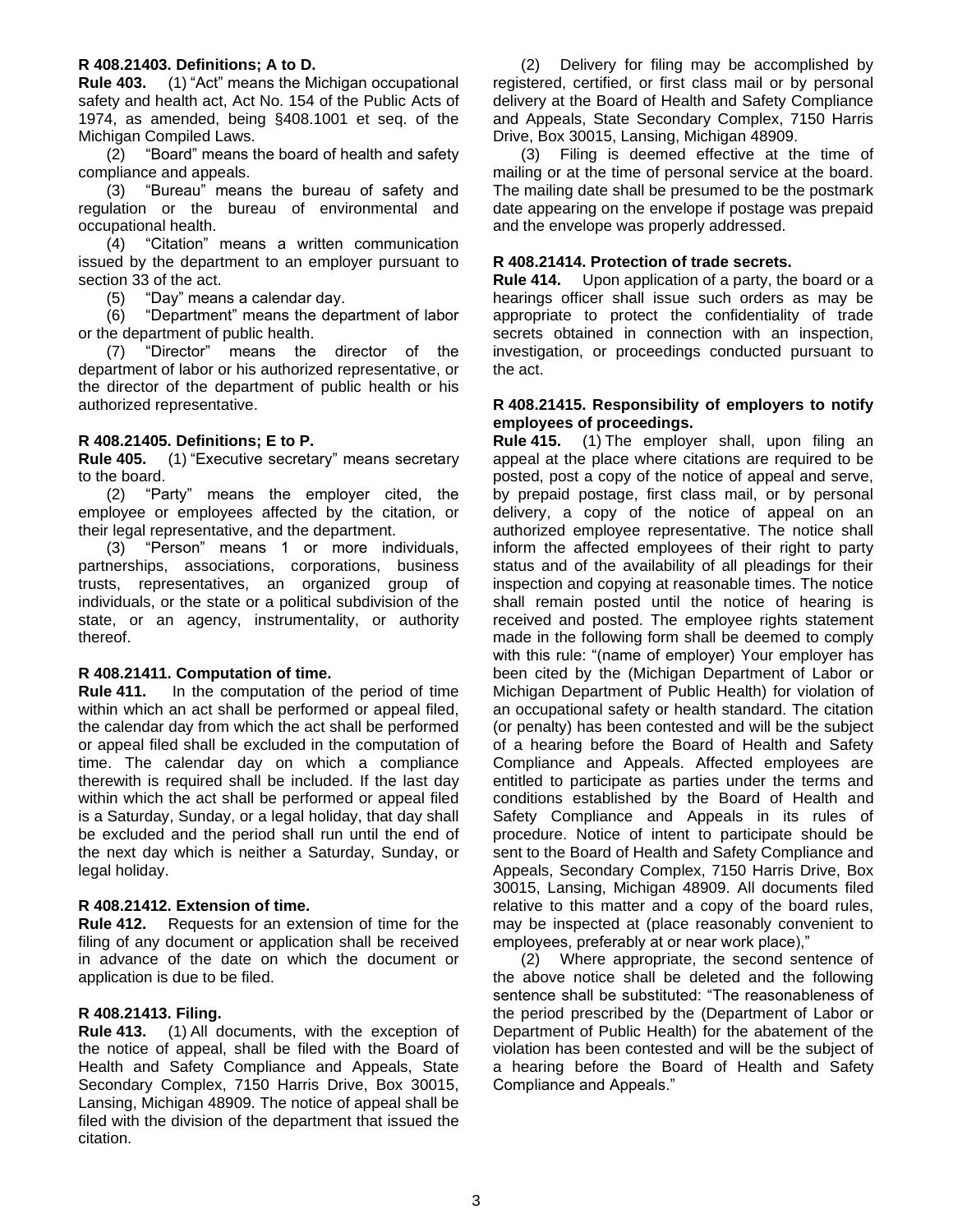#### **R 408.21416. Responsibility of employee to notify employer and other employees of proceedings.**

**Rule 416.** Where an employee petition relating to the reasonableness of the abatement period is filed by an employee or an authorized employee representative, a copy of the employee petition shall be provided to the employer by the department for posting at or near the place where the citation is required to be posted.

#### <span id="page-3-0"></span>**R 408.21417. Parties and representatives.**

**Rule 417.** (1) Employees may elect to participate as parties at any time before the commencement of a hearing, unless, for good cause shown, the board allows an election at a later time.

(2) Where an employee appeal is filed with respect to the reasonableness of a period of abatement of a violation, the employer charged with the responsibility of abating the violation may elect party status at any time before the commencement of the hearing, unless, for good cause shown, the board allows an election at a later time.

(3) An authorized employee representative who files an appeal shall be responsible for serving a copy of the appeal with an authorized employee representative whose members are affected.

(4) The department shall be a party to all proceedings before the board.

#### <span id="page-3-1"></span>**R 408.21418. Representative of parties.**

**Rule 418.** (1) A party may appear in person or by a representative.

(2) Nothing contained herein shall be construed to require a representative to be an attorney-at-law.

#### **DOCUMENTS**

#### <span id="page-3-3"></span><span id="page-3-2"></span>**R 408.21421. Form of documents.**

**Rule 421.** (1) There are no specific requirements relative to the form of documents.

- (2) A document shall contain:
- (a) A caption sufficient to identify the parties.
- (b) The board's docket number, if assigned.

(c) A clear, plain statement of the relief sought, together with the grounds therefor.

(d) A signature by the party involved or by his representative.

#### <span id="page-3-4"></span>**R 408.21422. Notice of hearing.**

**Rule 422.** (1) The Board shall, immediately upon receiving a notice of hearing from the department, send the notice of hearing to all parties. The employer shall post a copy of the notice of hearing at the place where the notice of appeal was required to be posted, and serve by prepaid postage, first class mail, or by personal delivery, a copy of the notice on an authorized employee representative. Notice of hearing shall remain posted until the conclusion of the hearing.

(2) The notice of hearing, which has been prepared by the department, shall have endorsed thereon prior to the mailing to the parties, a date of hearing.

(3) The notice of hearing shall comply with the requirements of section 71 of Act No. 306 of the Public Acts of 1969, as amended, being §4.271 of the Michigan Compiled Laws, as follows:

(a) The parties shall be given an opportunity for a hearing without undue delay.

(b) The parties shall be given a reasonable notice of the hearing. The notice shall include:

(i) A statement of the date, hour, place, and nature of the hearing. Unless otherwise specified in the notice, the hearing shall be held at the principal office of the agency.

(ii) A statement of the legal authority and jurisdiction under which the hearing is to be held.

(iii) A reference to the particular sections of the statutes and rules involved.

(iv) A short and plain statement of the matters asserted. If the agency or other party is unable to state the matters in detail at the time the notice is given, the initial notice may state the issues involved. Thereafter, on application, the agency or other party shall furnish a more definite and detailed statement of the issues.

#### <span id="page-3-5"></span>**R 408.21423. Intervention.**

**Rule 423.** (1) A petition for leave to intervene may be filed at any state of a proceeding before commencement of the hearing.

(2) The petition shall set forth the interest of the petitioner in the proceeding and show that the participation of the petitioner shall assist in the determination of the issues in question, and that the intervention shall not unnecessarily delay the proceeding.

(3) The board or the hearings officer may grant a petition for intervention to such an extent and upon such terms as the board or the hearings officer determines.

#### <span id="page-3-6"></span>**R 408.21424. Statement of position and oral participation.**

**Rule 424.** At any time prior to the commencement of a hearing, a person entitled to appear as a party or an intervenor may file a statement of position with respect to any issue to be heard.

#### <span id="page-3-7"></span>**R 408.21425. Withdrawal of notice of appeal.**

**Rule 425.** At any stage of the proceeding, a party may withdraw his appeal or petition.

#### <span id="page-3-8"></span>**R 408.21426. Pre-hearing conference.**

**Rule 426.** (1) At any time before a hearing, the board or hearings officer, on its own motion or on motion of a party, may direct the parties to exchange information or to participate in a pre-hearing conference for the purpose of considering matters which will tend to simplify the issues or expedite the proceedings.

(2) The hearings officer shall issue a pre-hearing statement which shall include the agreements reached by the parties. This statement shall be served on the parties and shall be a part of the record.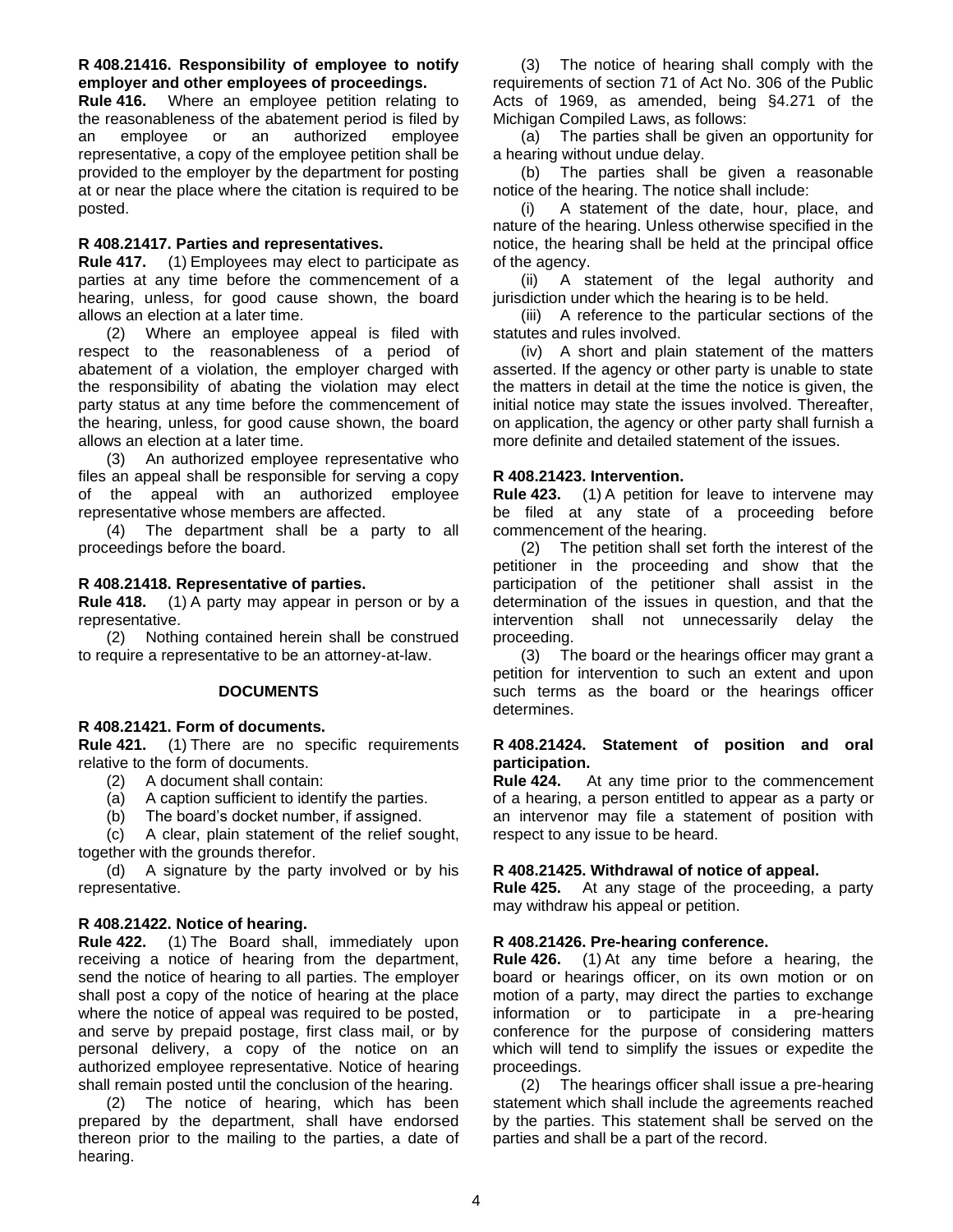#### <span id="page-4-0"></span>**R 408.21427. Issuance of subpoenas; petition to revoke or modify subpoenas; right to inspect or copy data.**

**Rule 427.** (1) The board shall, on the written application of a party, issue subpoenas requiring the attendance and testimony of witnesses and the production of any evidence, including relevant books, records, correspondence, or documents, in his possession or under his control. An application for a subpoena may be made ex parte. The subpoena shall show on its face the name and address of the party at whose request the subpoena was issued.

(2) Witness fees shall be paid to subpoenaed witnesses by the party who sought the subpoena. Witnesses ordered to appear in a proceeding pending before the board shall be entitled to the same fees as paid for like services in the circuit court.

#### <span id="page-4-1"></span>**R 408.21428. Failure to appear.**

**Rule 428.** (1) If a party fails to appear in a contested case after proper notice, the hearing may proceed in the absence of the party.

(2) The hearings officer, upon request filed within 10 days after the scheduled hearing date and upon a showing of good cause, may excuse the failure to appear. In that event, the hearing shall be rescheduled.

#### <span id="page-4-2"></span>**R 408.21429. Transcript of testimony.**

**Rule 429.** A hearing shall be recorded verbatim. A transcript of the testimony shall be prepared upon request of a party or the board. A transcript shall be duly certified by the reporter. Parties requesting a transcript shall pay for the transcript.

#### **HEARINGS**

<span id="page-4-4"></span><span id="page-4-3"></span>**R 408.21431. Duties and powers of hearings officer. Rule 431.** (1) The hearings officer shall conduct a fair and impartial hearing, assure that the facts are fully elicited, adjudicate all issues, and avoid delay.

(2) The hearings officer shall have authority, with respect to cases assigned to him between the time he is designated and the time he issues his report and subject to the rules of the board and the provisions of chapter 4 of Act No. 306 of the Public Acts of 1969, being §24.271 et seq. of the Michigan Compiled Laws, to do the following:

(a) Administer oaths and affirmations.

(b) Sign and issue subpoenas in the name of the agency and require the attendance and giving of testimony by witnesses and the production of books, papers, and other documentary evidence.

(c) Provide for the taking of testimony by deposition.

(d) Regulate the course of the hearings, set the time and place for continued hearings, and fix the time for filing of briefs and other documents.

(e) Direct the parties to appear and confer to consider simplification of the issues by consent of the parties.

#### <span id="page-4-5"></span>**R 408.21432. Report of hearings officer.**

**Rule 432.** (1) The report of the hearings officer shall include findings of fact, conclusions of law, and a determination.

(2) The hearings officer shall sign and date the report. Upon filing of the report with the executive secretary and the parties, jurisdiction \shall rest solely in the board. All motions, petitions, and other pleadings filed subsequent to the filing of the report shall be addressed to the executive secretary.

(3) The report of the hearings officer shall become the final order of the board 30 days after filing with the board and parties, unless a board member directs that the report be reviewed and acted upon by the board.

(4) A party may file with the board exceptions, including written arguments, to the report of the hearings officer. Exceptions shall be received by the board within 20 days of the filing of the report.

#### <span id="page-4-6"></span>**R 408.21433. Authority of board.**

**Rule 433.** (1) In reviewing a report of a hearings officer, the board, by a vote of not less than a majority of its members, may:

(a) Dismiss or modify the citation.

(b) Modify the abatement time of the citation.

(c) Issue a final order sustaining the citation, the abatement time, or the assessed penalty.

(d) Vacate or modify assessed penalties.

(e) Remand the case for the taking of additional; evidence or for correction of proceedings.

(f) Direct other appropriate relief.

(2) Upon a showing by an employer that a good faith effort has been made to comply with the abatement requirements of a citation that has become a final order of the board as provided in the act, and that the abatement has not been completed because of circumstances beyond the reasonable control of the employer, the board, after a hearing if requested by the employer, affected employees, or the department, shall issue an order affirming or modifying the abatement requirements in the citation.

#### <span id="page-4-7"></span>**R 408.21434. Oral argument before the board; briefs; remand by board.**

**Rule 434.** (1) Oral argument before the board shall not ordinarily be allowed.

(2) The board, upon request, may permit a party to submit a brief relative to an issue raised in the matter before it. The board may request briefs from the parties.

<span id="page-4-8"></span>(3) In the event the board finds that the record is inadequate, the board may order the matter remanded to a hearings officer for a rehearing.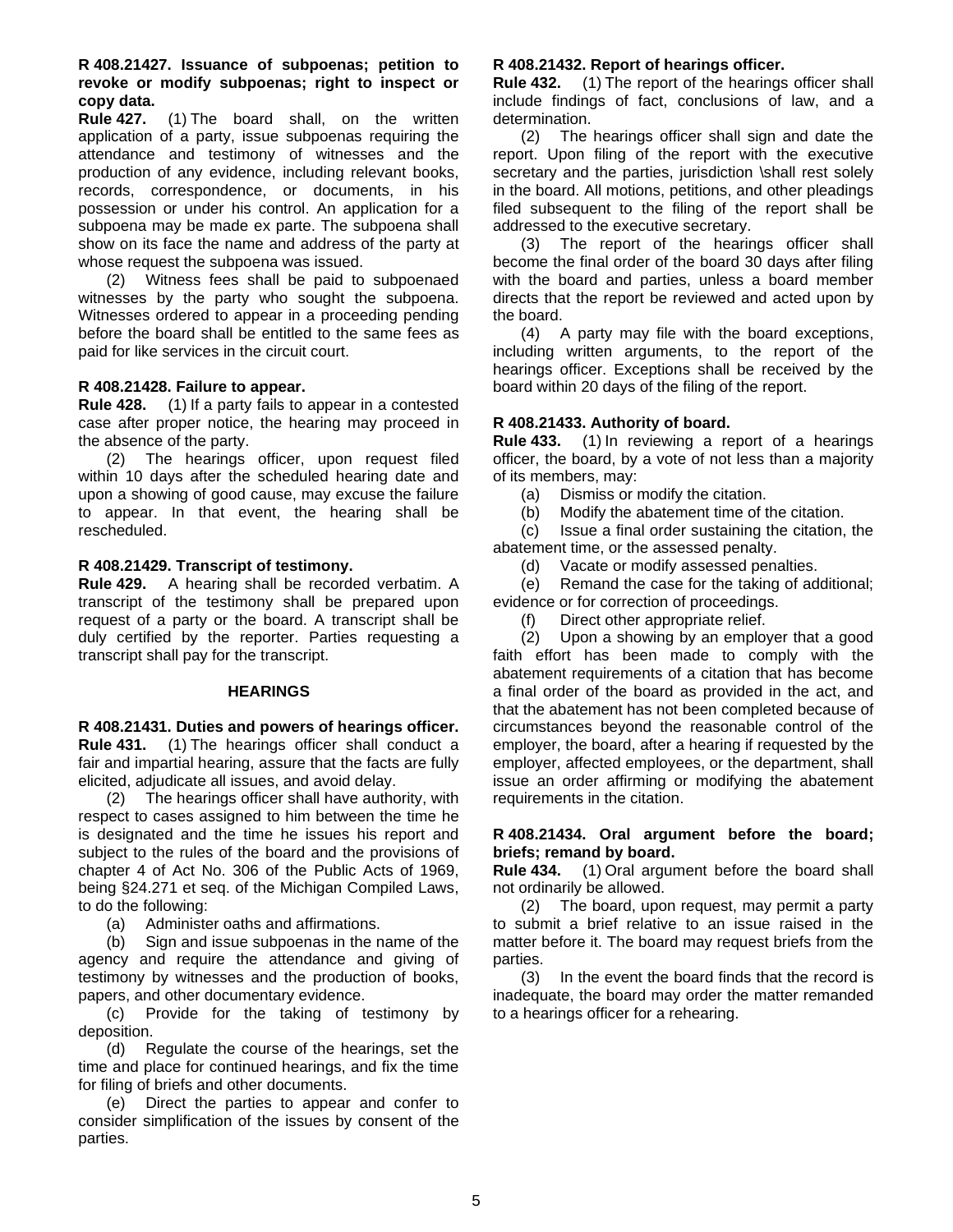<span id="page-5-0"></span>**R 408.21441. Petition for modification of abatement period.**

**Rule 441.** (1) An employer may file a petition for modification of abatement date when the employer has made a good faith effort to comply with the abatement requirements of a citation, that has become a final order of the Board, but the abatement has not been completed because of the factors beyond the employer's reasonable control.

(2) A petition for modification of abatement date shall be in writing and shall include the following information:

(a) Steps taken by the employer, and the dates of those steps in an effort to achieve compliance during the prescribed abatement period.

(b) The specific additional abatement time needed in order to achieve compliance.

(c) The reasons the additional time is necessary, including the unavailability of professional or technical personnel or of materials and equipment, or because necessary construction or alteration of facilities cannot be completed by the original abatement date.

(d) Available interim steps being taken to safeguard the employees against the cited hazard during the abatement period.

(e) A certification that the petition for modification of abatement date has been filed and posted in accordance with subrule (4).

(3) A petition for modification of abatement date shall be filed with the board no later than the close of the next working day following the date on which abatement was originally required. A petition filed later shall be accompanied by the employer's statement of exceptional circumstances explaining the delay.

(4) On the same day that the petition is filed with the board, a copy of the petition shall be filed with the department that issued the citation and a copy shall be posted by the employer in a conspicuous place at or near the place where the citation was required to be posted and remain so posted for a period of 10 working days.

(5) The department, affected employees, or their representatives may file written objection to the petition with the board setting forth the reasons for opposing the petition. An objecting party shall also file a copy of the written objection with the other parties. Failure to file an objection within 10 working days of the date of filing the petition shall constitute a waiver of any further right to object to the petition.

(6) The board may approve without a hearing a petition for modification of an abatement date to which an objection has not been filed.

(7) Where a petition is objected to by the department or affected employees, the petition shall be processed as follows:

(a) The board shall process the petition in the same manner as any other contested case, except that a hearing on the petition shall be handled in an expeditious fashion.

(b) An employer petitioning for a modification of an abatement period shall have the burden of proving by a preponderance of the evidence that he has made a good faith effort to comply with the abatement requirements of the citation and that abatement has not been completed because of factors beyond his control.

#### **MISCELLANEOUS PROVISIONS**

#### <span id="page-5-2"></span><span id="page-5-1"></span>**R 408.21442. Settlement.**

**Rule 442.** (1) Settlement is encouraged at any state of the proceedings where the settlement is consistent with the provisions and objectives of the act.

(2) A settlement agreement submitted by the parties shall be accompanied by an appropriate, proposed order.

(3) Where parties to a settlement agree upon a proposal, it shall be served upon the represented and unrepresented affected employees not less than 10 days prior to submission to the board for approval in the same manner as required for serving notices of hearing in R 408.21422(1) of these rules. The proposed settlement, when submitted to the board or hearings officer, shall contain a certification indicating the date and the manner in which service of the settlement was made on the represented and unrepresented affected employees.

#### <span id="page-5-3"></span>**R 408.21443. Ex parte communication.**

**Rule 443.** There shall not be ex parte communication, with respect to the merits of a case not concluded, between the board, including a member, officer, employee or agent of the board who is employed in the decisional process, and a party.

#### <span id="page-5-4"></span>**R 408.21444. Restriction as to participation by investigative or prosecuting officers.**

**Rule 444.** In a proceeding notice pursuant to the rules, the director shall not participate or advise, except as a party to the proceeding, with respect to the report of the hearings officer or the board decision.

#### <span id="page-5-5"></span>**R 408.21445. Inspection and reproduction of documents.**

**Rule 445.** (1) Subject to the provision of law restricting public disclosures of information, a person may, at the offices of the board, inspect and copy a document filed in a proceeding.

<span id="page-5-6"></span>(2) Actual costs of reproduction shall be borne by the person seeking the document.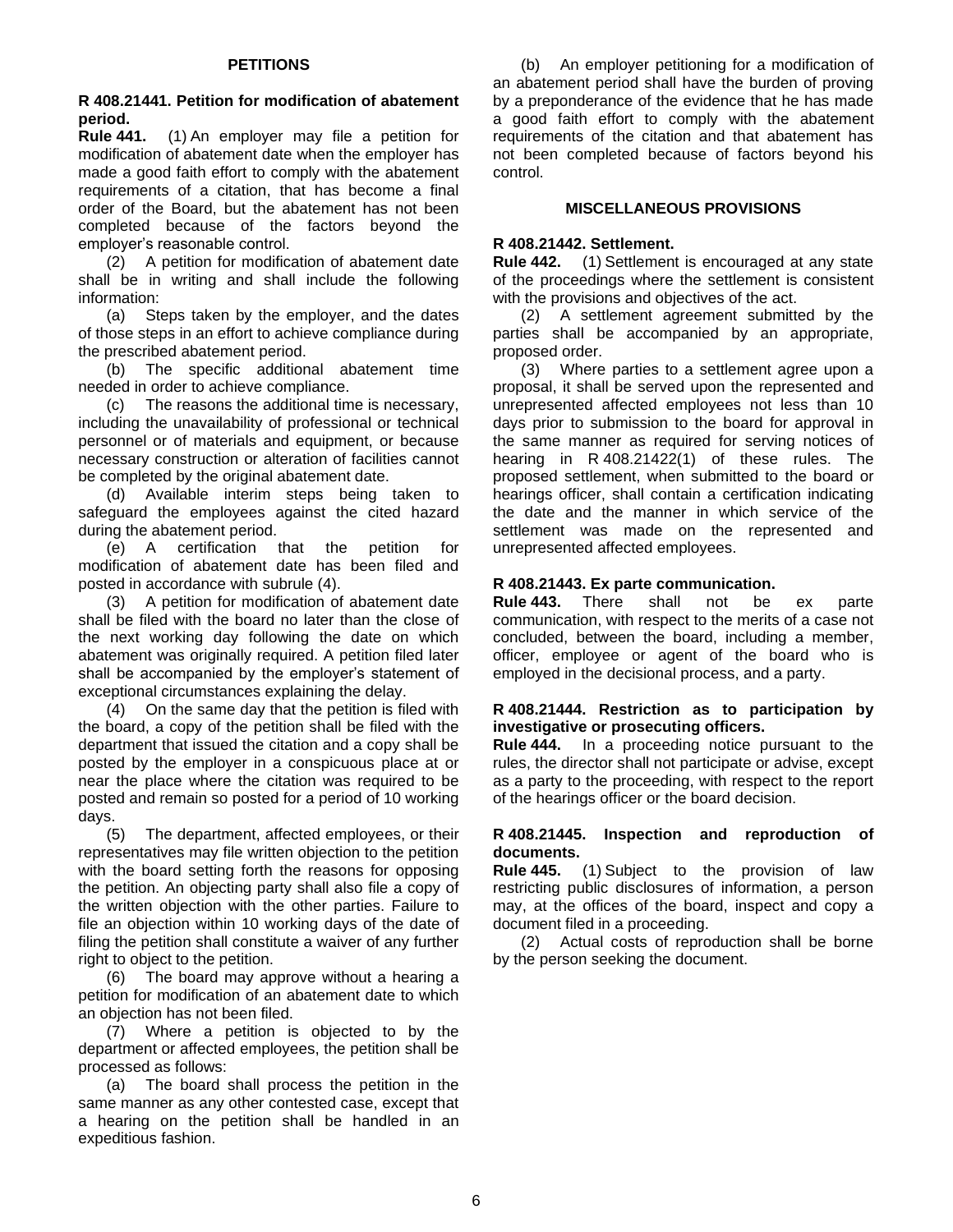#### **R 408.21446. Restriction with respect to former employee.**

**Rule 446.** (1) A former employee of the board or of the director, including a member of the board or the director, shall not appear before the board as an attorney or other representative for a party in a contested case in which that person participated personally and substantially during the period of that person's employment.

(2) A former employee of the board or of the director, including a member of the board or the director, shall not appear before the board as an attorney or other representative for a party in a proceeding or other matter, formal or informal, for which that person was personally responsible during the period of that person's employment, unless 1 year has elapsed since the termination of the employment.

(3) The prohibition against participation as an attorney or other representative as specified in subrules (1) and (2) applies to the attorney general and the assistants of the attorney general who serve the department.

#### <span id="page-6-0"></span>**R 408.21447. Amendment to rules.**

**Rule 447.** The board may at any time upon its motion or initiative, or upon written suggestion of an interested person setting forth reasonable grounds therefor, amend or revoke any of the rules contained herein, pursuant to the Administrative Procedures Act, Act 306 of the Public Acts of 1969, as amended, being §24.201 et seq. of the Michigan Compiled Laws.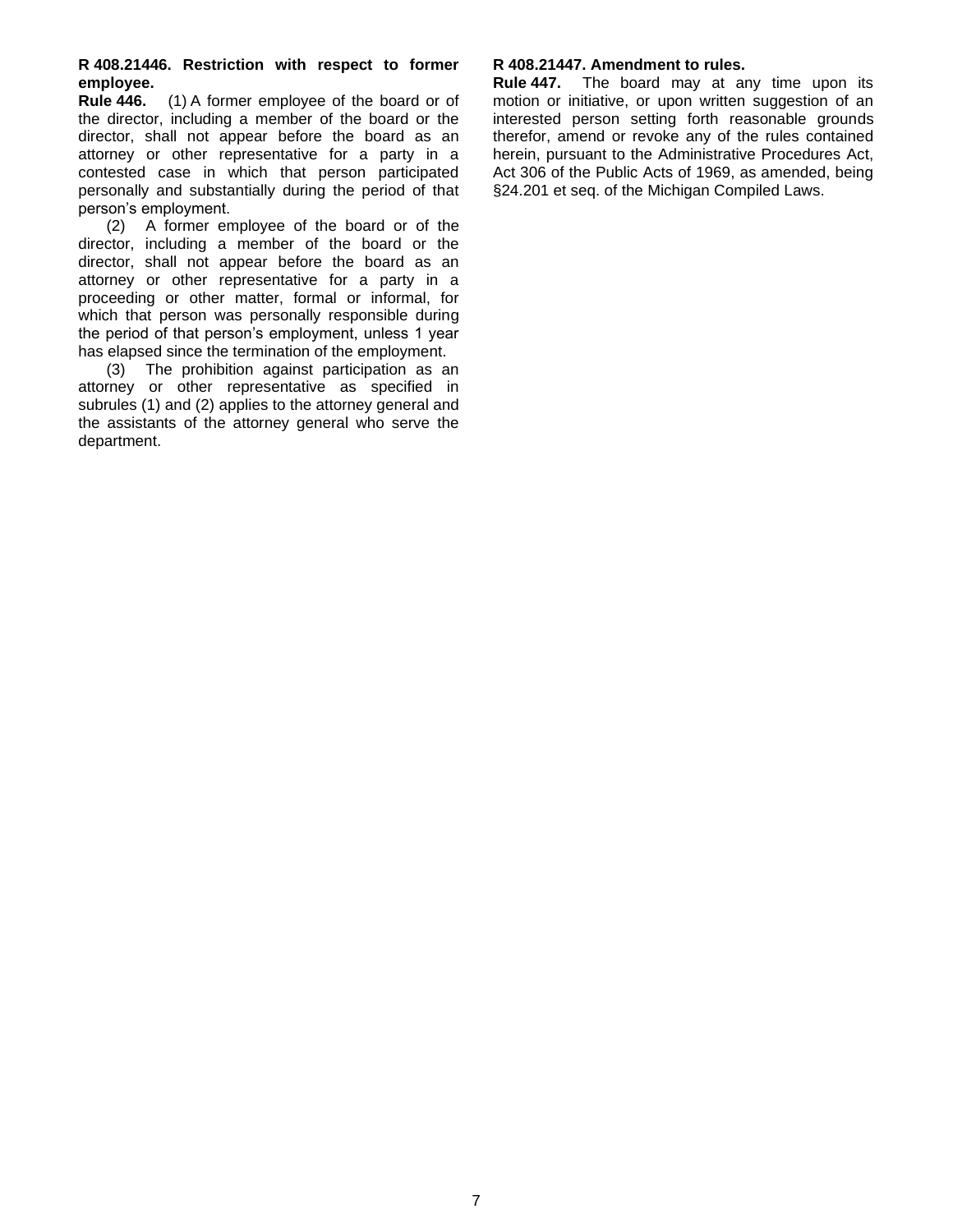

#### **DEPARTMENT OF LICENSING AND REGULATORY AFFAIRS**

#### **DIRECTOR'S OFFICE**

#### **MIOSHA SAFETY AND HEALTH STANDARDS**

Filed with the Secretary of State on February 25, 1976 (as amended May 7, 1979) (**as amended June 6, 2000**)

These rules take affect 15 days after filing with the Secretary of State

(By authority conferred on the department of consumer and industry services by section 69 of Act No. 154 of the Public Acts of 1974, as amended, being §408.1069 of the Michigan Compiled Laws)

R 408.22203, R 408.22213, R 408.22221, R 408.22224, R 408.22227, R 408.22234, and R 408.22240 of the Michigan Administrative Code are amended as follows:

## **MIOSHA SAFETY AND HEALTH STANDARD PART 12. VARIANCES**

<span id="page-7-0"></span>

|                                                        | Table of |
|--------------------------------------------------------|----------|
|                                                        |          |
|                                                        |          |
|                                                        |          |
|                                                        |          |
|                                                        |          |
| R 408.22213. Notice of granted variance; publication.9 |          |
| R 408.22214. Notice to applicant and affected          |          |
|                                                        |          |
| R 408.22215. Form of documents, subscriptions,         |          |
|                                                        |          |
|                                                        |          |
| R 408.22221. General application requirements.  10     |          |
| R 408.22222. Application for temporary variance10      |          |
| R 408.22223. Application for permanent variance10      |          |
| R 408.22224. Application for modification,             |          |
| revocation, and renewal of variance; contents;         |          |
| informing affected employees; furnishing copy          |          |
| of application to employer; notice of intent to        |          |
| revoke or modify a variance; publication of notice.11  |          |
| R 408.22225. Action on defective variance              |          |
| R 408.22226. Requests for hearing on application11     |          |

#### **GENERAL PROVISIONS**

#### <span id="page-7-2"></span><span id="page-7-1"></span>**R 408.22201. Purpose and scope.**

**Rule 1201.** (1) This part pertains to the practice and procedure for administrative proceedings to grant variances under sections 27(1), (2), and (4) of the Michigan occupational safety and health act.

(2) These rules shall be construed and applied to secure a prompt and just conclusion of the proceedings subject hereto.

| Contents:                                                                                               |  |
|---------------------------------------------------------------------------------------------------------|--|
| R 408.22227. Application for variance; interim order;<br>publication of summary; opportunity for public |  |
| response; informal hearing; notice; issuance                                                            |  |
|                                                                                                         |  |
|                                                                                                         |  |
| R 408.22231. Notice of hearing; contents,                                                               |  |
| R 408.22232. Manner of service12                                                                        |  |
| R 408.22233. Hearing officers or other officials,                                                       |  |
|                                                                                                         |  |
| R 408.22234. Pre-hearing conference12                                                                   |  |
| R 408.22235. Consent findings and orders. 12                                                            |  |
|                                                                                                         |  |
|                                                                                                         |  |
| R 408.22238. Proposed decision of the hearing                                                           |  |
| officer; service; contents; exception, inoperative                                                      |  |
| while on referral; filing proposed order13                                                              |  |
| R 408.22239. Transmission of record. 14                                                                 |  |
| R 408.22240. Decision of director14                                                                     |  |
|                                                                                                         |  |
| R 408.22251 Request for rehearing or                                                                    |  |
|                                                                                                         |  |
|                                                                                                         |  |

(3) These rules shall not apply to experimental variances which may be granted pursuant to section 27(3) of the act. Whenever experimental variances are sought or requested, the procedures for granting the variances shall be in accordance with the intent of the procedures of these rules, but shall be adapted to the circumstances of the request.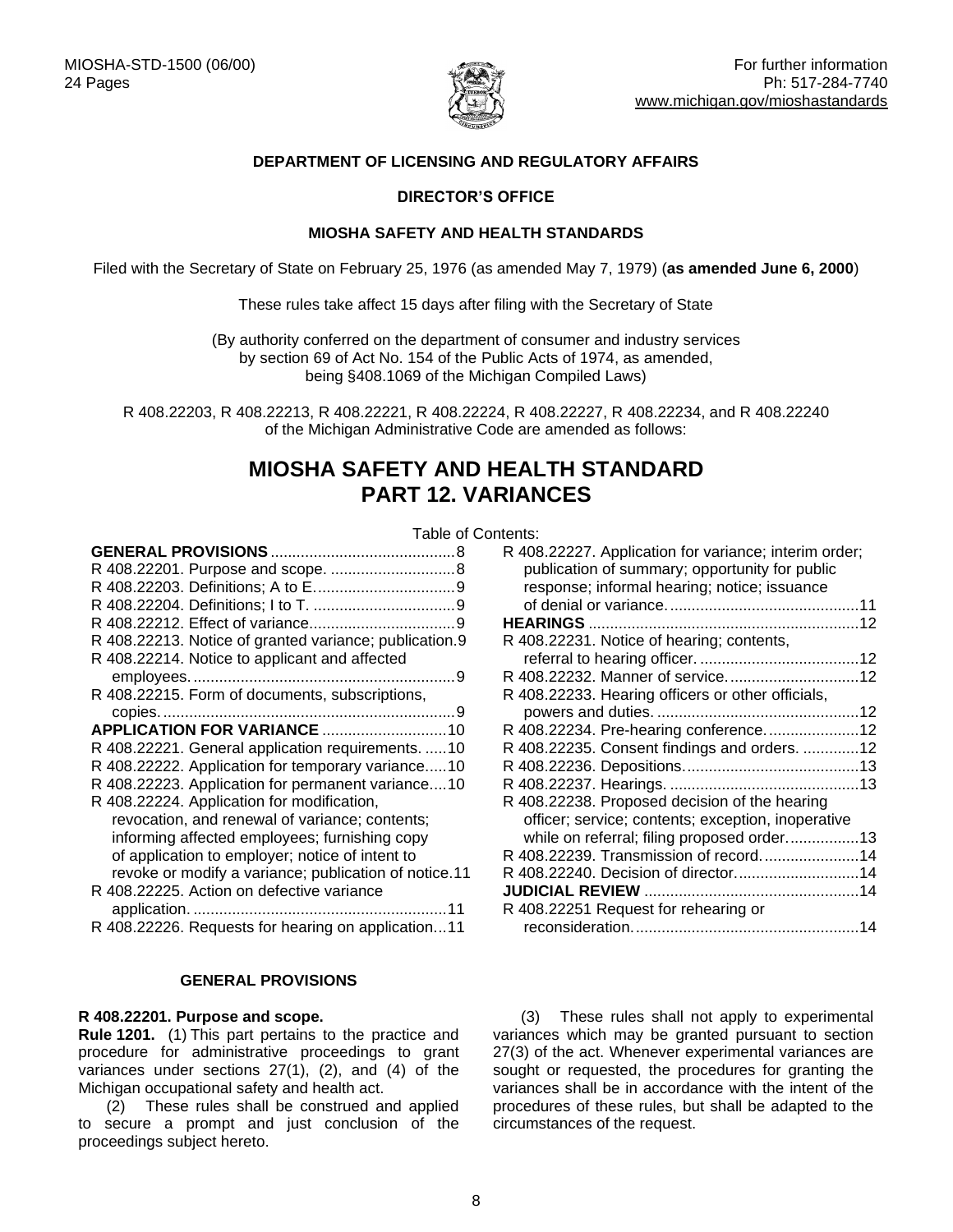#### <span id="page-8-0"></span>**R 408.22203. Definitions; A to E.**

**Rule 1203.** (1) "Act" means Act No. 154 of the Public Acts of 1974, as amended, being §408.1001 et seq. of the Michigan Compiled Laws.

(2) "Administrative procedures act" means Act No. 306 of the Public Acts of 1969, as amended, being §24.201 et seq. of the Michigan Compiled Laws.

(3) "Affected employee" means an employee who would be affected by the issuance or denial of a variance or Application for variance; interim order; publication of summary; opportunity for public response; informal hearing; notice; any of the employee's authorized representatives, such as the employee's collective bargaining agent.

(4) "Department" means the department of consumer and industry services.

(5) "Director" means the director of the department of consumer and industry services.

(6) "Experimental variance" means a written order issued by a department authorizing an employer to deviate from the requirements of an occupational safety or health standard while conducting or participating in an experiment to demonstrate or validate techniques to safeguard the health or safety of workers.

#### <span id="page-8-1"></span>**R 408.22204. Definitions; I to T.**

**Rule 1204.** (1) "Interim order" means a written order issued by the department authorizing an employer to continue to operate equipment, or to carry on processes, procedures, or practices which do not meet the requirements of a standard pending a determination on the merits of a variance application.

(2) "Party" means a person admitted to participate in a hearing conducted pursuant to these rules. An applicant for relief and any affected employee shall be entitled to be named parties. A department shall be deemed to be a party without the necessity of being named.

(3) "Permanent variance" means a written order issued by a department authorizing an employer to deviate from the requirements of an occupational safety or health standard when protection is provided to employees equal to that which would be provided by compliance with the requirements of the standard.

(4) "Person" means an individual, partnership, association, corporation, business trust, legal representative, or organized group of individuals or an agency, authority, or instrumentality of the state or a political subdivision thereof.

(5) "Temporary variance" means a written order issued by a department authorizing an employer to deviate from the requirements of an occupational safety or health standard prior to the effective date of the standard for the specific period of time necessary for the employer to achieve compliance with the standard.

#### <span id="page-8-2"></span>**R 408.22212. Effect of variance.**

**Rule 1212.** A variance granted pursuant to this part shall have only future effect. In his discretion, a director may decline to entertain an application for a variance on a subject or issue concerning which a citation has been issued to the employer involved, and a proceeding on the citation or a related issue concerning a proposed penalty or period of abatement is pending before a department or the board of health and safety compliance and appeals, until the completion of that proceeding.

#### <span id="page-8-3"></span>**R 408.22213. Notice of granted variance; publication.**

**Rule 1213.** Notice that a variance has been granted under this part shall be published in the MIOSHA News, a quarterly publication of the department of consumer and industry services.

#### <span id="page-8-4"></span>**R 408.22214. Notice to applicant and affected employees.**

**Rule 1214.** (1) A department, upon granting a variance, shall notify by mail the applicant and affected employees, if known, of the granting of the variance, including the terms and conditions thereof.

(2) An employer, upon receiving notice that a variance has been granted, shall notify affected employees of the granting of the variance by giving to them a copy of the variance and posting a statement containing a summary of the variance. A summary of the variance shall specify where a copy of the variance may be examined. The posting shall be at the area in which the affected employees work.

#### <span id="page-8-5"></span>**R 408.22215. Form of documents, subscriptions, copies.**

**Rule 1215.** A particular form is not prescribed for applications and other papers which may be filed in proceedings under these rules. However, an application and other papers shall be clearly legible, comply with the provisions of section 27 of the act, and be signed by the person filing them.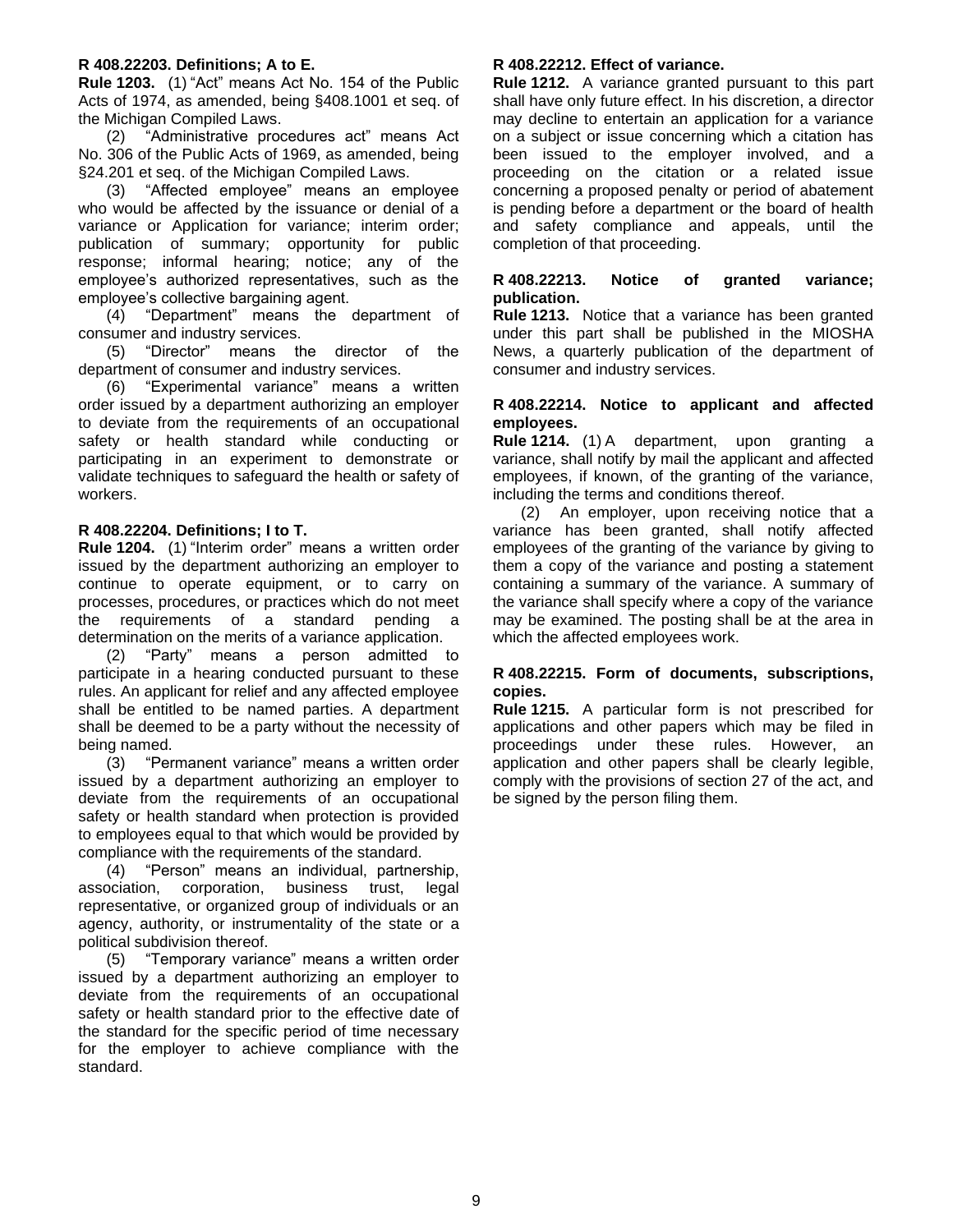#### **APPLICATION FOR VARIANCE**

#### <span id="page-9-1"></span><span id="page-9-0"></span>**R 408.22221. General application requirements.**

**Rule 1221.** (1) An employer desiring a temporary or permanent variance from a standard, or a portion of a standard, shall file a written application containing the information prescribed in this rule and R 408.22222 or R 408.22223 with the appropriate division of the Department of Consumer and Industry Services, Bureau of Safety and Regulation, State Secondary Complex, 7150 Harris Drive, Box 30643, Lansing, Michigan 48909.

(2) An application for a variance shall include all of the following information:

(a) The name and address of the firm, and the name and title of the person filing the application.

(b) The address of the place of employment involved.

(c) A specification of the standard, or portion of the standard, from which the application seeks a variance.

(d) A request for a hearing, as provided in these rules.

(e) A statement that the applicant has informed affected employees of the application, at the time the application for a variance was filed, by giving a copy of the application to the affected employees' authorized representative, if any, and by posting a copy of the application or a statement containing a summary of the application. A summary of the application shall specify where a copy of the application may be examined. Posting shall be at the area in which the affected employees work.

(f) A description of how affected employees have been informed of the variance application, and of their right to petition the director for a hearing.

(3) The department may issue an interim order subject to the following conditions:

(a) An application for an interim order may be made to be effective until a decision is rendered on the application for the variance. An application for an interim order shall include a statement of facts and reasons as to why the applicant believes that the requested order should be granted. The department may rule ex parte upon the application for an interim order.

(b) The department may grant an interim order on its own motion.

(c) If an application for an interim order filed pursuant to subdivision (a) of this subrule is denied, then the applicant shall be given prompt written notice of the denial. This notice shall include a statement of the grounds for denial.

(d) If an interim order is granted, then the department shall serve a copy of the order upon the applicant and other parties. The terms of the interim order may specify necessary or appropriate conditions. The order shall provide that the applicant shall give notice of the granting of the order and its terms to affected employees by the same means used to inform them of an application for a variance.

(4) Where the application for a variance concerns a state standard or a portion of a state standard, identical in requirements and substance to a federal standard, the applicant shall do all of the following:

(a) Identify the identical federal standard.

(b) Certify whether the applicant has filed for a variance, on the same facts, with the assistant secretary for occupational safety and health, U.S. department of labor.

(c) Certify whether citations for violations of the identical federal standard, or portion of the federal standard, have been issued to the applicant by the federal government. If a citation has been issued, then identification shall be included.

(5) Variances granted by the U.S. department of labor to multistate employers pursuant to 29 CFR 1905.13(c)(1975) shall be deemed as an authoritative interpretation of the employers' compliance obligation with the state standard.

#### <span id="page-9-2"></span>**R 408.22222. Application for temporary variance.**

**Rule 1222.** An employer submitting an application for a temporary variance shall include in the application, in addition to the information required in R 408.22221, the following:

(a) A statement that the applicant is unable to comply with the standard, or portion thereof, and a detailed explanation of the reason why.

(b) A statement of the steps the applicant has taken and shall take, with specific dates where appropriate, to protect employees against the hazard covered by the standard.

(c) A statement indicating when the applicant shall comply with the standard, and what steps the applicant has taken and shall take, with specific dates where appropriate, to comply with the standard.

(d) A statement of the facts establishing that the applicant is unable to comply with a standard by its effective date because of the unavailability of professional or technical personnel, because of the unavailability of materials needed to come into compliance with the standard, or because necessary construction or alteration of facilities cannot be completed by the effective date.

#### <span id="page-9-3"></span>**R 408.22223. Application for permanent variance.**

**Rule 1223.** An employer submitting an application for a permanent variance shall include in the application, in addition to the information required in R 408.22221, the following:

(a) A description of the conditions, practices, means, methods, operations, and processes used or proposed to be used by the applicant.

(b) How the conditions, practices, means, methods, operations, and processes used or proposed to be used would provide employment to employees which is as safe and healthful as those required by the standard for which a variance is sought.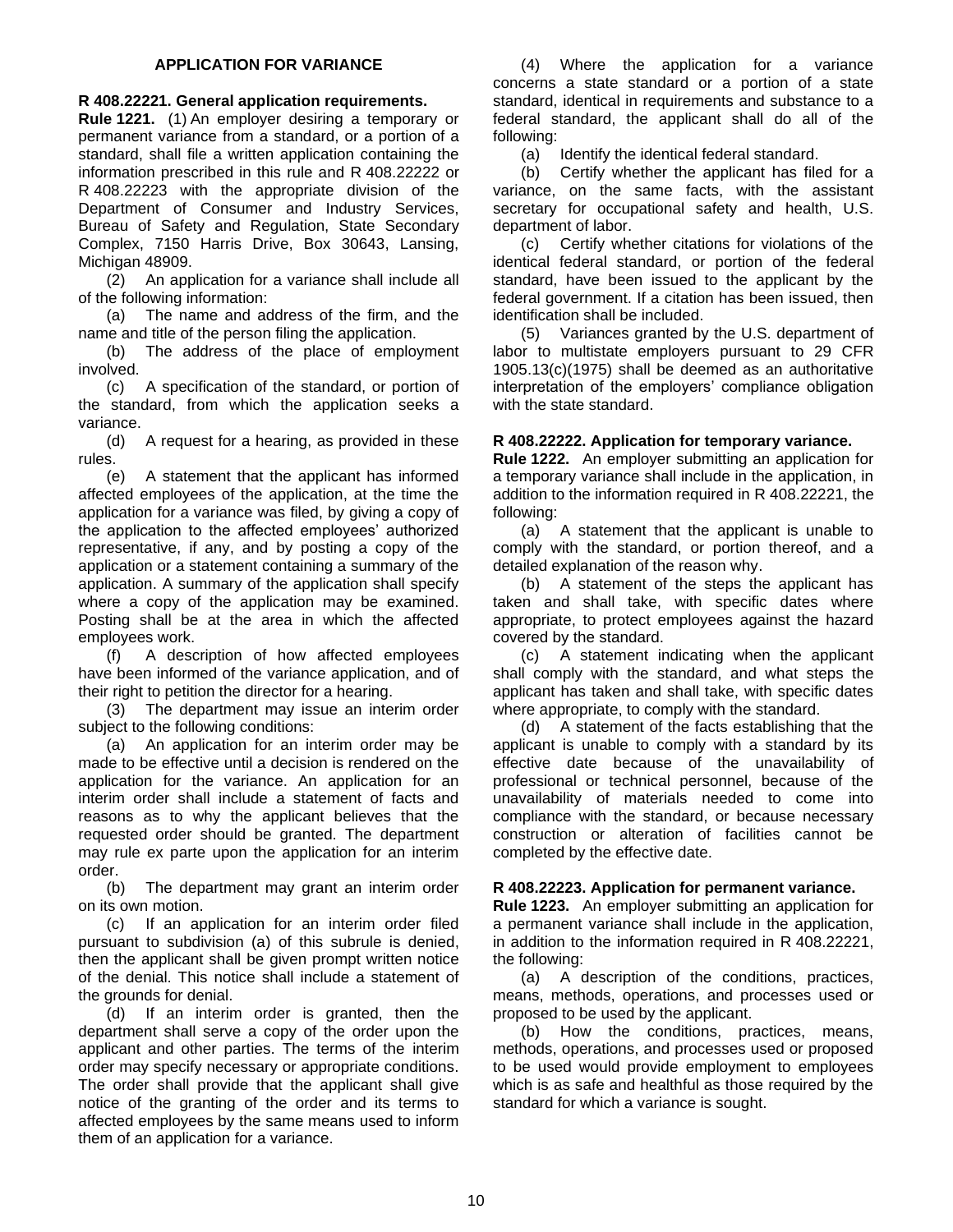<span id="page-10-0"></span>**R 408.22224. Application for modification, revocation, and renewal of variance; contents; informing affected employees; furnishing copy of application to employer; notice of intent to revoke or modify a variance; publication of notice.** 

**Rule 1224.** (1) An employer or an affected employee may apply in writing to the department for a modification, revocation, or renewal of a variance issued under section 27 of the act. The application shall contain all of the following information:

(a) The name and address of the firm, and the name and title of the applicant.

(b) A description of the relief, whether modification, revocation, or renewal, which is sought.

(c) A statement setting forth with particularity the grounds for the modification, revocation, or renewal.

(d) Any request for a hearing as provided in these rules.

(2) If the applicant is the employer, a certification shall be made that the applicant has informed his affected employees of the application by doing both of the following:

(a) Giving a copy of the application to the affected employees' authorized representative.

(b) Posting a copy of the application or a statement containing a summary of the application. If a summary of the application is posted, it shall specify where a copy of the full application may be examined. Posting shall be at the area in which the affected employees work.

(3) If the applicant is an affected employee, then the department shall make a certification that a copy of the application has been furnished to the employer.

(4) A department may, on its own motion, proceed to modify or revoke a variance. In that event, the department shall give actual notice of its intention to revoke or modify to the employer and affected employees. The notice shall inform the employer and affected employees of their right to request a hearing. A request for a hearing shall include a short and plain statement of the following:

(a) How the proposed modification or revocation will affect the requesting party.

(b) What the requesting party seeks to show on the subjects or issues involved.

(5) A notice of the department's own intention to modify or revoke a variance shall be published in the MIOSHA News in the same manner as required by R 408.22227.

#### <span id="page-10-1"></span>**R 408.22225. Action on defective variance application.**

**Rule 1225.** (1) If an application filed pursuant to these rules is defective by not conforming to the applicable requirements, a department shall promptly return the application to the applicant with a brief statement indicating the reason for its return.

(2) The return of an application because it is defective shall be without prejudice to the filing of another application.

#### <span id="page-10-2"></span>**R 408.22226. Requests for hearing on application.**

**Rule 1226.** (1) Within 10 days after the time the employer gives notice to employees of the filing of an application for a variance in accordance with employee notice requirements of these rules, the applicant or affected employee may file with the department a request for a hearing on the application.

(2) A request for a hearing filed pursuant to subrule (1) shall include the following:

(a) A concise statement of facts showing how the applicant or employee would be affected by the relief applied for.

(b) A specification of any statement or representation in the employer's application which is in dispute, and a concise summary of the facts that would be presented.

(c) Views or arguments on any issue of fact or law presented.

(3) The department, on its own motion or that of a party, may consolidate or contemporaneously consider 2 or more proceedings which involve the same or closely related issues.

#### <span id="page-10-3"></span>**R 408.22227. Application for variance; interim order; publication of summary; opportunity for public response; informal hearing; notice; issuance of denial or variance.**

**Rule 1227.** (1) Upon receipt of a valid application for a variance, and if the application has not been denied pursuant to this part, the department may issue an interim order and shall publish in the MIOSHA News a summary of the application. The published notice shall include a statement outlining the opportunity for public response and an informal hearing. This informal hearing is separate from the formal hearing that is provided for in R 408.22226 and R 408.22231 to R 408.22251 of this part.

(2) Upon request for an informal hearing resulting from the published application for a variance, the department shall notify the person requesting the hearing, the employer applying for the variance, the employer's employees, or the authorized employee representative, of all of the following:

(a) The time, date, place, and the subject matter of the hearing.

(b) The authority under which the hearing is to be held.

(3) The department shall consider the views expressed by the participants at the informal hearing, if held, and shall issue a denial of the application or shall issue the variance.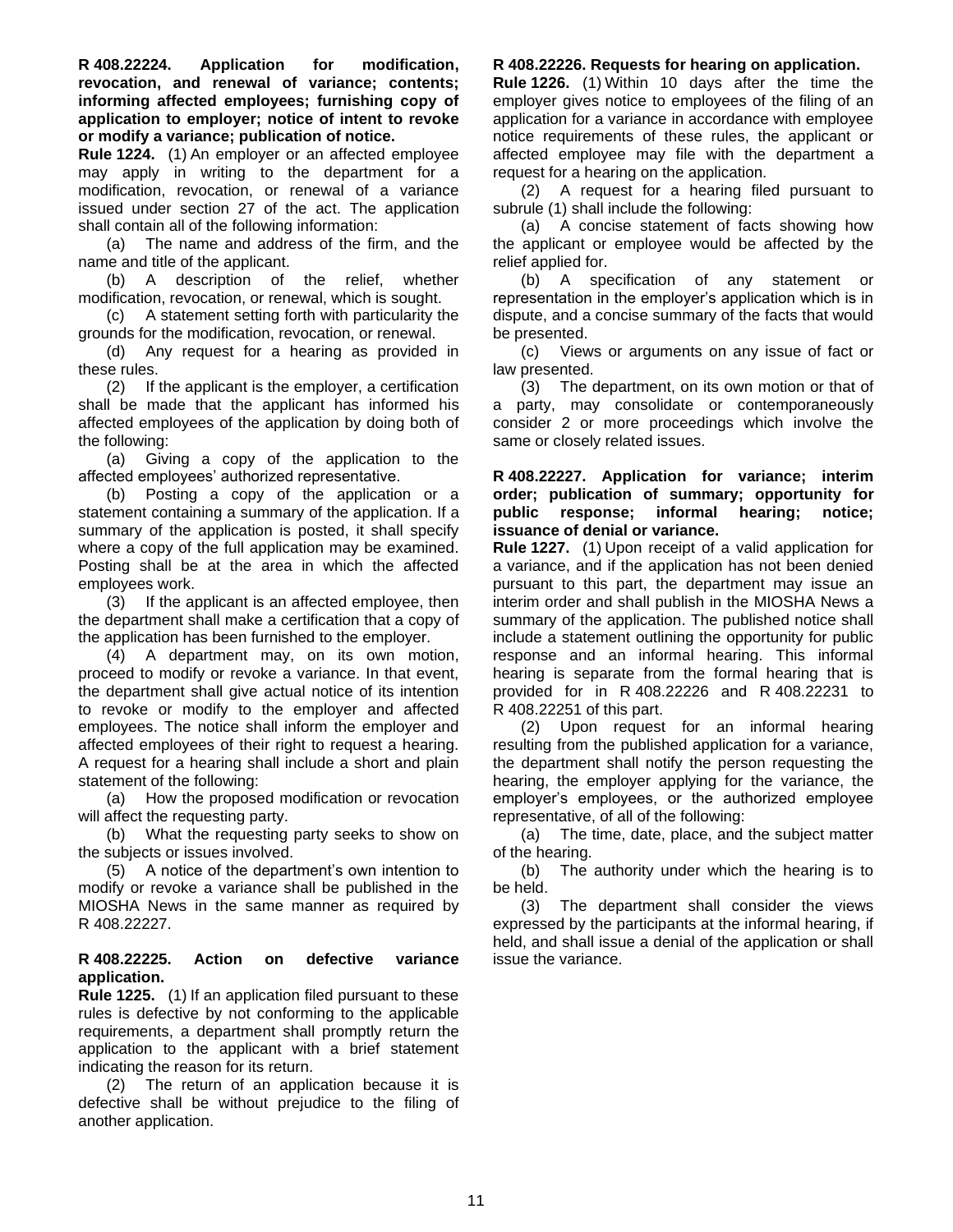#### **HEARINGS**

#### <span id="page-11-1"></span><span id="page-11-0"></span>**R 408.22231. Notice of hearing; contents, referral to hearing officer.**

**Rule 1231.** (1) Upon request for a hearing as provided in R 408.22226 or upon its own initiative, a department shall serve or cause to be served on the parties a reasonable notice of hearing.

(2) A notice of hearing served under subrule (1) shall include the following:

(a) The time, date place, and nature of the hearing.

(b) The legal authority and jurisdiction under which the hearing is to be held.

(c) A reference to the section of the act and rules involved.

(d) A brief statement of the issues involved.

(3) The matter shall be referred to a hearing officer, or another department official designated by the department who shall serve as the hearing officer at the hearing on a variance.

#### <span id="page-11-2"></span>**R 408.22232. Manner of service.**

**Rule 1232.** Service of a document upon any party shall be made by personal delivery or mailing by certified mail to the last known address of the party. The person serving the document by personal delivery shall certify to the manner and the date of the service.

#### <span id="page-11-3"></span>**R 408.22233. Hearing officers or other officials, powers and duties.**

**Rule 1233.** (1) A hearing officer designated to preside over a hearing shall have all powers necessary or appropriate to conduct a fair, full, and impartial hearing, including the power to:

(a) Administer oaths and affirmations.

(b) Rule upon offers of proof and receive relevant evidence.

(c) Provide for the taking of testimony by deposition.

(d) Regulate the course of the hearings, set the time and place for continued hearings, and fix the time for filing of briefs and other documents.

(e) Consider and rule upon procedural requests.

(f) Hold conferences for the settlement or simplification of the issues by consent of the parties.

(g) Make, or to cause to be made, an on-site visit to the place of employment involved.

(h) Prepare proposed decisions.

(2) Except to the extent required for the disposition of ex parte matters, a hearing officer shall not consult a person or a party on any fact at issue, unless upon notice and opportunity for all parties to participate.

(3) When a hearing officer deems himself disqualified to preside over a particular hearing, he shall withdraw therefrom by notice on the record directed to the director. A party who deems a hearing officer for any reason to be disqualified to preside, or to continue to preside, over a particular hearing, may file with the director, a motion to disqualify and remove the hearing officer. The motion shall be supported by affidavits setting forth the alleged grounds for disqualification. The director shall rule upon the motion.

#### <span id="page-11-4"></span>**R 408.22234. Pre-hearing conference.**

**Rule 1234.** (1) Upon his or her own motion or the motion of a party, the hearing officer may request the parties or the parties' council to meet with the hearing officer for a conference to consider all of the following:

(a) Simplification of the issues.

(b) Necessity or desirability of amendments to documents for purposes of clarification, simplification, or limitation.

(c) Stipulations, admissions of fact, and of contents and authenticity of documents.

(d) Limitation of the number of parties and of expert witnesses.

(e) Other matters as may tend to expedite the disposition of the proceeding, and to assure a just conclusion to the proceeding.

(2) The hearing officer shall state on the record the stipulations, agreements, and other matters agreed to by the parties at the conference.

#### <span id="page-11-5"></span>**R 408.22235. Consent findings and orders.**

**Rule 1235.** (1) At any time before the hearing or before the reception of evidence in a hearing, or during a hearing, a reasonable opportunity may be afforded to permit negotiation by the parties of an agreement containing consent findings and an order disposing of the whole or a part of the proceeding. The allowance of this opportunity and the duration thereof shall be in the discretion of the hearing officer, after considering the nature of the proceeding, the representations of the parties, and the probability of an agreement which would result in a just disposition of the issues involved.

(2) An agreement containing consent findings and an order disposing of a proceeding shall also provide the following:

(a) That the consent finding and order shall have the same force and effect as if made after a full hearing.

(b) That the record on which an order may be based shall consist solely of the application and agreement.

(c) A waiver of any further procedural steps before the hearing officer and the director.

(d) A waiver of any right to challenge or contest the validity of the consent findings and order made in accordance with the agreement.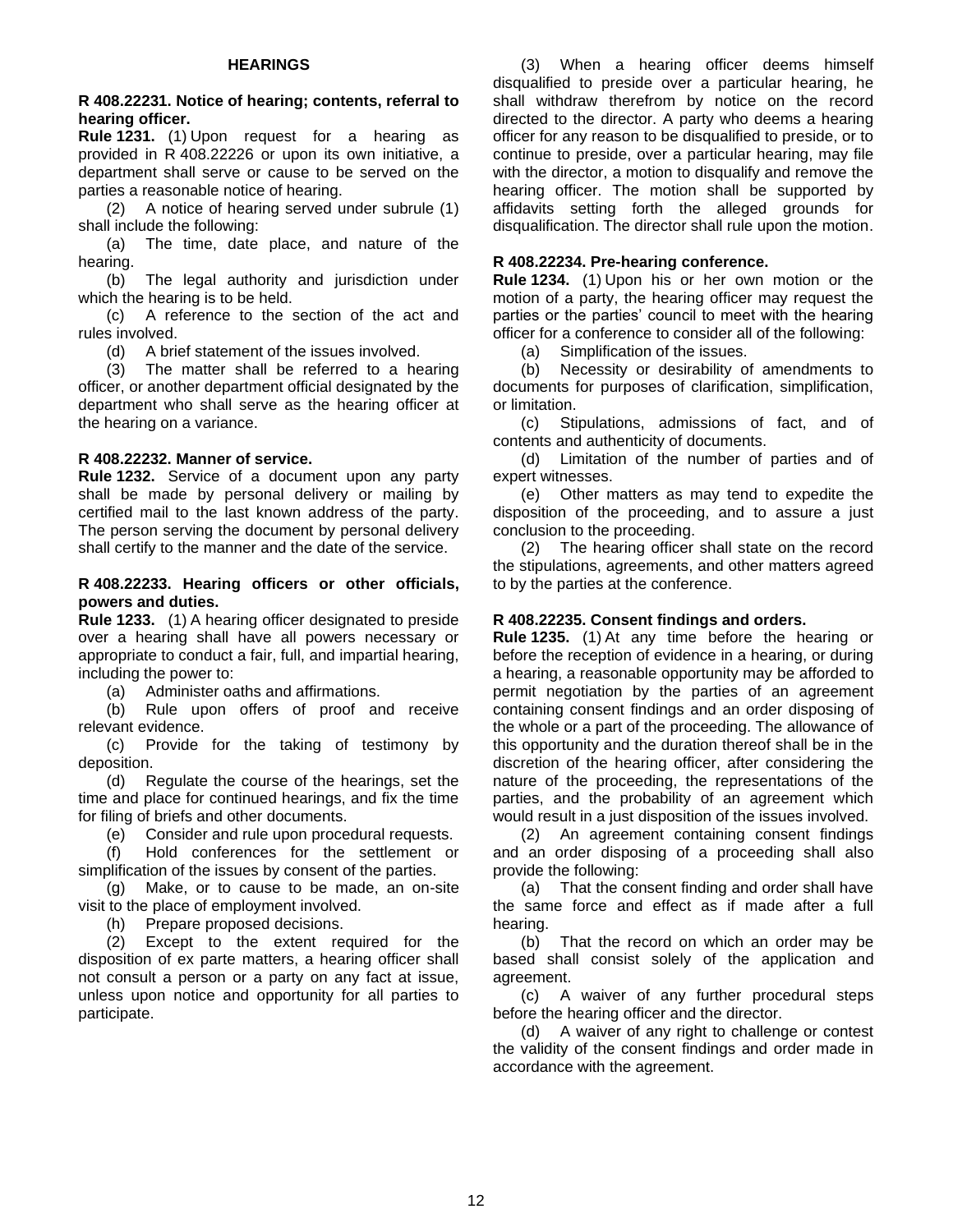(3) On or before the expiration of the time granted for negotiations, the parties or their counsel may:

(a) Submit the proposed agreement to the hearing officer for his consideration.

(b) Inform the hearing officer that agreement cannot be reached.

(4) In the event an agreement containing consent findings and an order in submitted within the time allowed therefor, the hearing officer shall accept the agreement by issuing his decision based upon the agreed findings.

#### <span id="page-12-0"></span>**R 408.22236. Depositions.**

**Rule 1236.** (1) For reasons of unavailability or for other good cause shown, the testimony of any witness may be taken by deposition. Depositions shall be taken before a person designated by the hearing officer having the power to administer oaths.

(2) A party desiring to take the deposition of a witness shall make application in writing to the hearing officer, setting forth the following:

(a) The reasons why the deposition should be taken.

(b) The time and date when, the place where, and the name and post office address of the person before whom the deposition is to be taken.

(c) The name and address of the witness.

(3) A notice, as the hearing officer may order, shall be given by the party taking the deposition to every other party.

(4) Taking and receiving in evidence shall be as follows:

(a) Each witness testifying upon deposition shall be sworn, and the parties not calling him shall have the right to cross-examine him.

(b) The questions propounded and the answers thereto, together with objections made, shall be reduced to writing, read by the witness, subscribed by the witness, and certified by the person before whom the deposition is taken.

(c) The person designated by the hearing officer, before whom the deposition is taken, shall mail 2 copies of the deposition by certified mail to the hearing officer.

(d) Subject to such objections to the questions and answers as were noted at the time of taking the deposition, and those objections would be valid were the witness personally present and testifying, the deposition may be read and offered in evidence by the party taking it as against a party who was present, represented at the taking of the deposition, or who had due notice thereof.

(e) Except for purposes of impeachment, a deposition shall not be admitted in evidence if the witness is available.

#### <span id="page-12-1"></span>**R 408.22237. Hearings.**

**Rule 1237.** (1) Except as may be ordered otherwise by the hearing officer, the party applicant for relief shall proceed first at a hearing.

(2) The party applicant shall have the burden of proof.

(3) A party shall be entitled to present his case or defense by oral and documentary evidence, to submit rebuttal evidence, and to conduct such cross-examination as may be required for a full disclosure of the facts. Any oral and documentary evidence of a type commonly relied upon by reasonably prudent persons in the conduct of their affairs may be received, but a hearing officer may exclude evidence which is irrelevant, immaterial, or unduly repetitious.

(4) The testimony of a witness shall be upon oath or affirmation administered by the hearing officer.

(5) If a party objects to the admission or rejection of any evidence or to the limitation of the scope of an examination or cross- examination or to the failure to limit the scope, he shall state briefly the grounds for the objection. Rulings on objections shall appear in the record.

(6) A formal exception to an adverse ruling is not required.

(7) Official notice may be taken of any material fact not appearing in evidence in the record, which is among the traditional matters of judicial notice or concerning which the departments by reason of their functions are presumed to be expert, if the parties are given adequate notice, at the hearing or by reference in the hearing officer's proposed decision, of the matters so noticed, and, upon timely request, are given adequate opportunity to show the contrary before the final decision.

(8) Hearings shall be recorded, but need not be transcribed, unless requested by a party. The party requesting the transcript shall pay for the transcription. Copies of the transcript may be obtained by the parties upon written application filed with a department and upon the payment of fees at the rate provided on notice by the department.

#### <span id="page-12-2"></span>**R 408.22238. Proposed decision of the hearing officer; service; contents; exception, inoperative while on referral; filing proposed order.**

**Rule 1238.** (1) Within 10 days of the conclusion of a hearing or within 5 days of the receipt of the transcript, if any, or such additional time as allowed by the hearing officer, each party may file with the hearing officer a proposed order, including proposed findings of fact and conclusions of law, with such supporting argument and reasoning as are necessary to support the proposed order.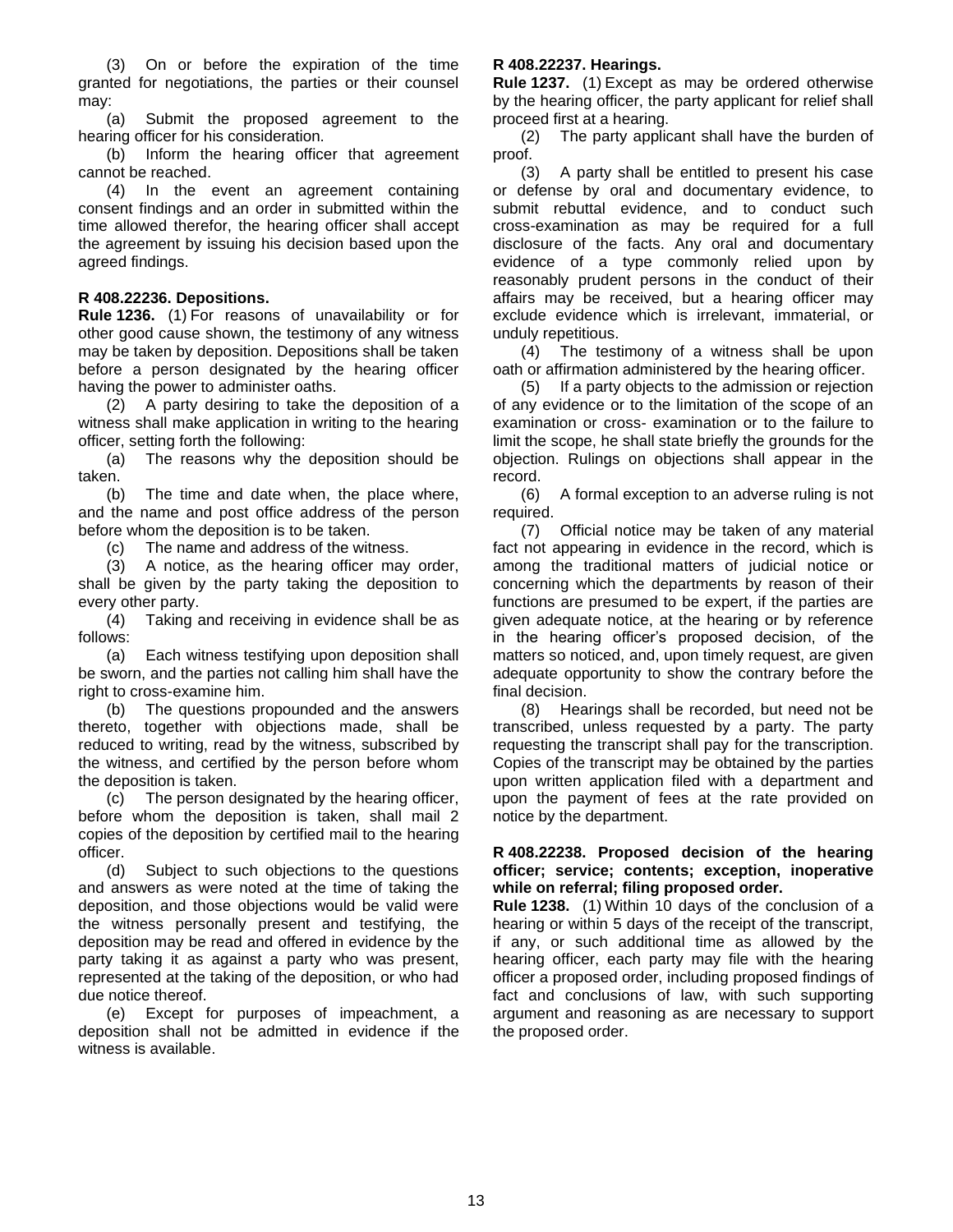(2) Within 20 days of the conclusion of a hearing or within 15 days of the receipt of the transcript, if any, the hearing officer shall serve upon parties by certified mail or personal service a proposed decision which shall include the following:

(a) A statement of the reasons for the proposed decision.

(b) Issues of fact and law necessary for the proposed decision.

(3) Unless a party, within 10 days of the receipt of the proposed decision, files exceptions thereto with supporting reasons, the proposed decision shall become a final decision of the director. Exceptions shall refer to the specific issues of fact and law, or terms of the proposed decision excepted to. If the testimony was transcribed, reference shall be made to specific pages of the transcript, and shall suggest modified issues of fact and law, and terms of the proposed decision.

(4) The decision of the hearing officer shall be based upon consideration of the whole record and shall be made on the basis of a preponderance of reliable and probative evidence.

(5) A hearing officer's proposed decision under this rule shall not be operative while that decision is being referred to the director.

#### <span id="page-13-0"></span>**R 408.22239. Transmission of record.**

**Rule 1239.** (1) If exceptions and objections thereto are filed, the hearing officer shall transmit the record of the proceeding to the director.

(2) The record shall include the following:

(a) Notices, pleadings, motions, and intermediate rulings.

(b) Questions and offers of proof, objections, and rulings thereon.

(c) Evidence presented.

(d) Matters officially noticed, except matters so obvious that a statement of them would not serve a useful purpose.

(e) Proposed findings of fact and conclusions of law and exceptions and objection thereto.

(f)Any proposed decision, opinion, order, or report by the hearing officer.

#### <span id="page-13-1"></span>**R 408.22240. Decision of director.**

**Rule 1240.** (1) Upon receipt of the record transmitted under these rules, the director shall, within a reasonable time, render his or her decision.

(2) The decision may affirm, modify, or set aside, in whole or in part, the findings, conclusions, and the rule or order contained in the proposed decision of the hearing officer, and shall include a statement of reasons which shall provide for each conclusion of law, supporting authority, or reasoned opinion.

(3) The director shall serve or cause to be served, a copy of his or her decision upon all parties and the hearing officer.

#### **JUDICIAL REVIEW**

#### <span id="page-13-3"></span><span id="page-13-2"></span>**R 408.22251 Request for rehearing or reconsideration.**

**Rule 1251.** (1) An aggrieved party may file a petition for rehearing or reconsideration with the director within 60 days of the mailing of the notice of the director's decision. The request shall be in writing and include specific reasons in support of the request.

(2) Upon receipt of a petition for a rehearing, the director shall, within 10 days, grant or deny the request and provide notice of the decision to the parties.

(3) If the request for reconsideration or rehearing is denied, notice of the denial, along with the director's decision on the variance application, shall be deemed to be final department action for purposes of judicial review.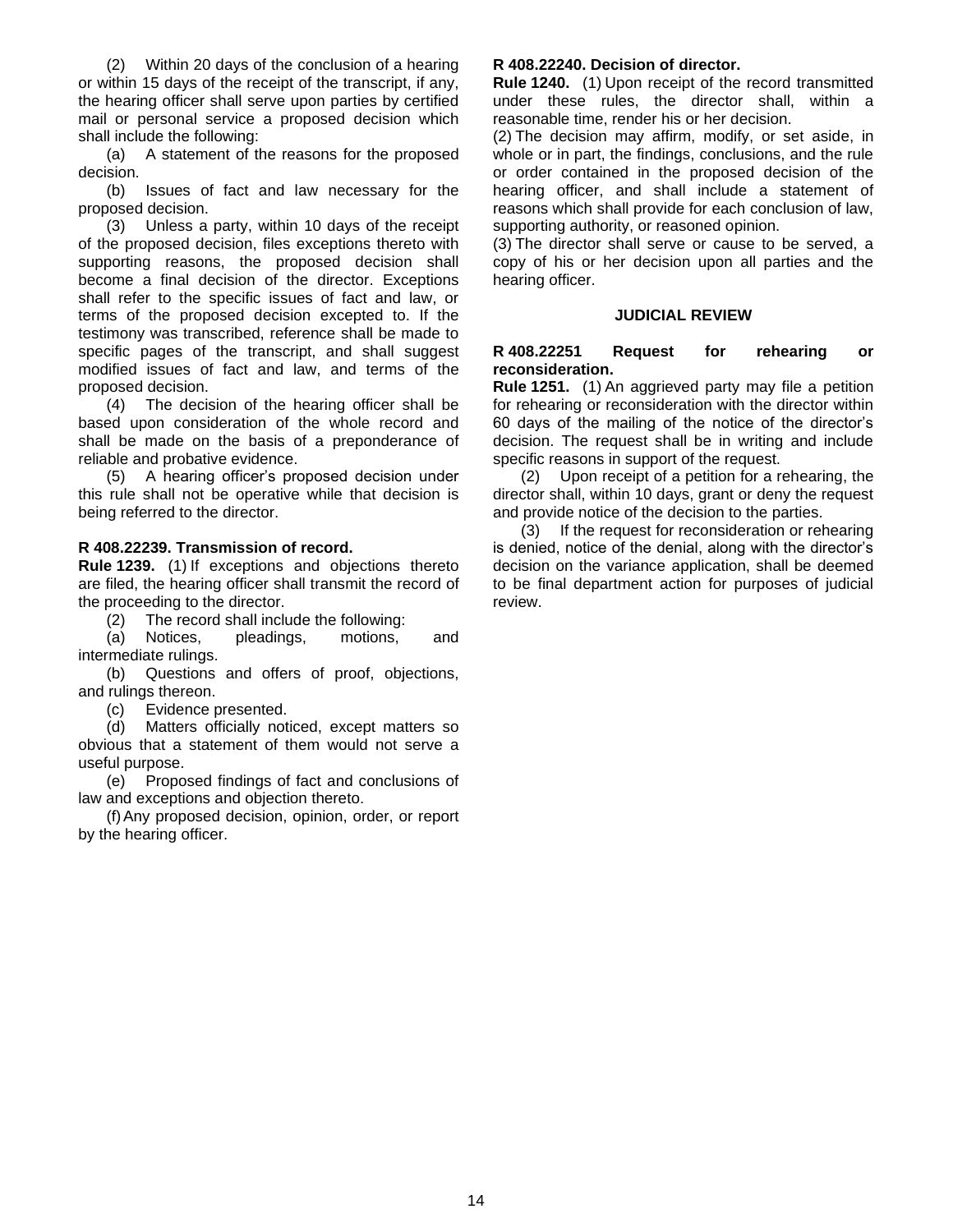

#### **DEPARTMENT OF LICENSING AND REGULATORY AFFAIRS**

#### **DIRECTOR'S OFFICE**

#### **MIOSHA SAFETY AND HEALTH STANDARDS**

Filed with the Secretary of State on **October 28, 1976**

These rules take affect 15 days after filing with the Secretary of State

(By authority conferred on the departments of labor and public health by section 69 of Act No. 154 of the Public Acts of 1974, as amended, being §§408.1069 of the Michigan Compiled Laws.)

## <span id="page-14-0"></span>**MIOSHA SAFETY AND HEALTH STANDARD PART 13. INSPECTIONS AND INVESTIGATIONS, CITATIONS AND PROPOSED PENALTIES**

<span id="page-14-1"></span>

|                                                     | Table of Contents: |       |
|-----------------------------------------------------|--------------------|-------|
|                                                     |                    | R 408 |
|                                                     |                    | b     |
|                                                     |                    | R 408 |
|                                                     |                    | Ο     |
|                                                     |                    | R 408 |
|                                                     |                    | R 408 |
| R 408.22311. Posting of notice; availability of the |                    | R 408 |
| act, rules, and applicable standards 17             |                    | R 408 |
| R 408.22321. Authority for inspection               |                    | C     |
|                                                     |                    | R 408 |
| R 408.22322. Objection to inspection                |                    | R 408 |
|                                                     |                    | R 408 |
|                                                     |                    | р     |
| R 408.22324. Advance notice of inspection           |                    | R 408 |
|                                                     |                    | Ο     |
| R 408.22325. Conduct of Inspections                 |                    | R 408 |
|                                                     |                    | р     |
| R 408.22326. Representatives of employers           |                    | R 408 |
|                                                     |                    | а     |
|                                                     |                    | R 408 |
| R 408.22333. Consultation with employees.  19       |                    | to    |
| R 408.22338. Complaints by employees.  20           |                    | R 408 |
|                                                     |                    |       |

#### **GENERAL PROVISIONS**

#### <span id="page-14-3"></span><span id="page-14-2"></span>**R 408.22301. Purpose**

**Rule 1301.** The purpose of this part is to prescribe rules and set forth general policies for enforcement of the inspection and investigation, citation, and proposed penalty provisions of the act. In situations where this part sets forth general enforcement policies, rather than substantive or procedural rules, such policies may be modified in specific circumstances where the

| . כוונס                                                 |
|---------------------------------------------------------|
| R 408.22339. Informal review of complaints              |
|                                                         |
| R 408.22342. Imminent danger; cease operation           |
|                                                         |
|                                                         |
|                                                         |
|                                                         |
| R 408.22349. Notification of compliance with            |
|                                                         |
| R 408.22351. Employer appeal petitions of citations. 22 |
| R 408.22352. Employee appeal petitions of citations.22  |
| R 408.22353. Department decision on an appeal           |
|                                                         |
| R 408.22354. Employer and employee notices              |
|                                                         |
| R 408.22355. Petition for modification of abatement     |
|                                                         |
| R 408.22356. Citation for failure to correct            |
|                                                         |
| R 408.22358. Cease operation order for failure          |
| to correct a previously cited violation. 23             |
|                                                         |

<span id="page-14-4"></span>department director or his designee determines that an alternative course of action would better serve the objectives of the act.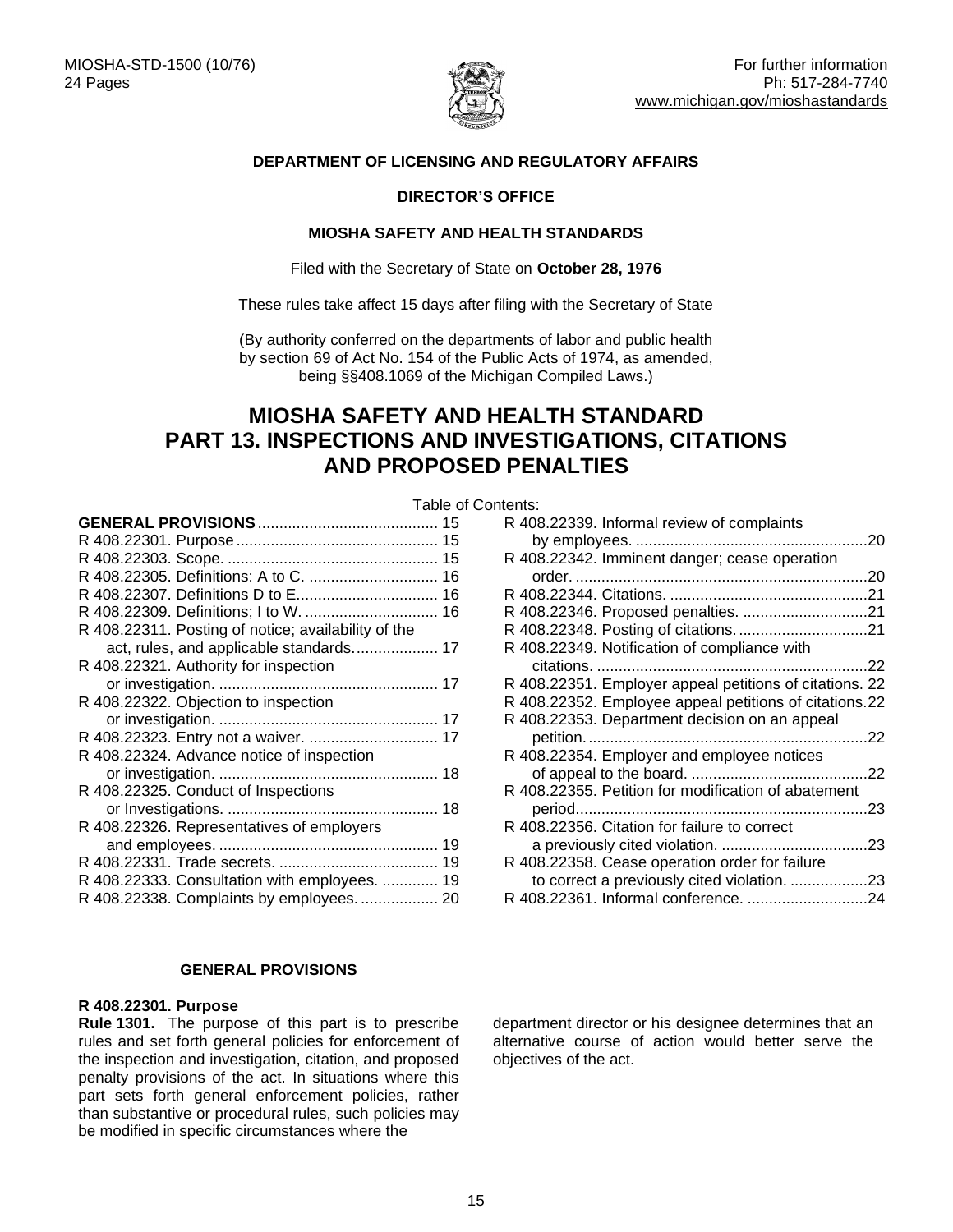#### **R 408.22303. Scope.**

**Rule 1303.** (1) The act requires that every employer covered under the act furnish to his employees employment and a place of employment which are free from recognized hazards that are causing or are likely to cause death or serious physical harm to his employees. The act also requires that employers comply with occupational safety and health standards promulgated under the act, and that employees comply with standards, rules, regulations, and orders issued under the act which are applicable to their own actions and conduct.

(2) The act authorizes the departments of labor and public health to conduct inspections and investigations and to conduct tests and gather samples of materials and substances as are necessary to aid in the evaluation of the place of employment, and to issue citations and proposed penalties for alleged violations, and to question employers and employees in connection with research and other related activities.

(3) The act contains provisions for adjudication of violations, periods prescribed for the abatement of violations, and proposed penalties if appealed by an employer or by an employee or authorized representative of employees.

#### <span id="page-15-0"></span>**R 408.22305. Definitions: A to C.**

**Rule 1305.** (1) "Act" means the Michigan Occupational Safety and Health Act, Act No. 154 of the Public Acts of 1974, as amended, being §408.1001 et seq. of the Michigan Compiled Laws.

(2) "Authorized employee representative" or "representative of employee" means a person designated by a labor organization certified by the national labor relations board or employment relations commission as defined in section 2(c) of Act No. 176 of the Public Acts of 1939, being §423.2 of the Michigan Compiled laws, as the bargaining representative for the affected employees. In the absence of certification, it shall be a person designated by the organization having a collective bargaining relationship with the employer and designated as having a collective bargaining relationship with the employer by the affected employees. If a labor organization is not certified or if no organization has a collective bargaining relationship with the employer, "authorized employee representative" or "representative of employee" means a person designated by the affected employees to represent them for the purpose of proceedings under this act.

(3) "Board" means the board of health and safety compliance and appeals created in section 46 of the act.

<span id="page-15-1"></span>(4) "Citation" means a written communication issued by the department to an employer pursuant to section 33 of the act.

#### **R 408.22307. Definitions D to E.**

**Rule 1307.** (1) "Department" means the Michigan Department of Labor or the Michigan Department of Public Health.

(2) "Director" means the director of the Michigan Department of Labor or the director of the Michigan Department of Public Health.

(3) "Employee" means a person permitted to work by an employer.

 $(4)$  "Employer" means an individual organization, including the state or a political subdivision, which employs 1 or more persons.

(5) "Establishment" means a single physical location where business is conducted or where services or operations are performed; for example, a factory, mill, store, hotel, restaurant, movie theater, farm, ranch, bank, sales office, warehouse, central administrative office, a single school within a school district, a city garage within the department of public works, a branch office of the department of state, or a police station within the police department of a city. Where distinctly separate activities are performed at a single physical location, such as contract construction activities operated from the same physical location as a lumberyard, each activity shall be treated as a separate establishment.

#### <span id="page-15-2"></span>**R 408.22309. Definitions; I to W.**

**Rule 1309.** (1) "Imminent danger" means a condition or practice in a place of employment which is such that a danger exists which could reasonably by expected to cause death or serious physical harm, either immediately or before the imminence of the danger can be eliminated through the enforcement procedures otherwise provided.

(2) "Inspection" means the examination or survey of a place of employment to detect the presence of an existing or potential occupational safety or health hazard or to determine compliance with the act, rules or standards promulgated or orders issued pursuant to the act.

(3) "Investigation" means the detailed evaluation or study of working conditions, including equipment, processes, substances, air contaminants, or physical agents, with respect to the actual or potential occurrence of occupational accidents, illnesses, or diseases.

(4) "Trade secret" means a confidential process, formula, pattern, device, or compilation of information which is used in the employer's business and which gives the employer an opportunity to obtain an advantage over competitors who do not know or use it.

<span id="page-15-3"></span>(5) "Working day" means any day other than a Saturday, Sunday, or state legal holiday. (In computing 15 working days, the day of receipt of any notice shall not be included, and the last day of the 15 working days shall be included.)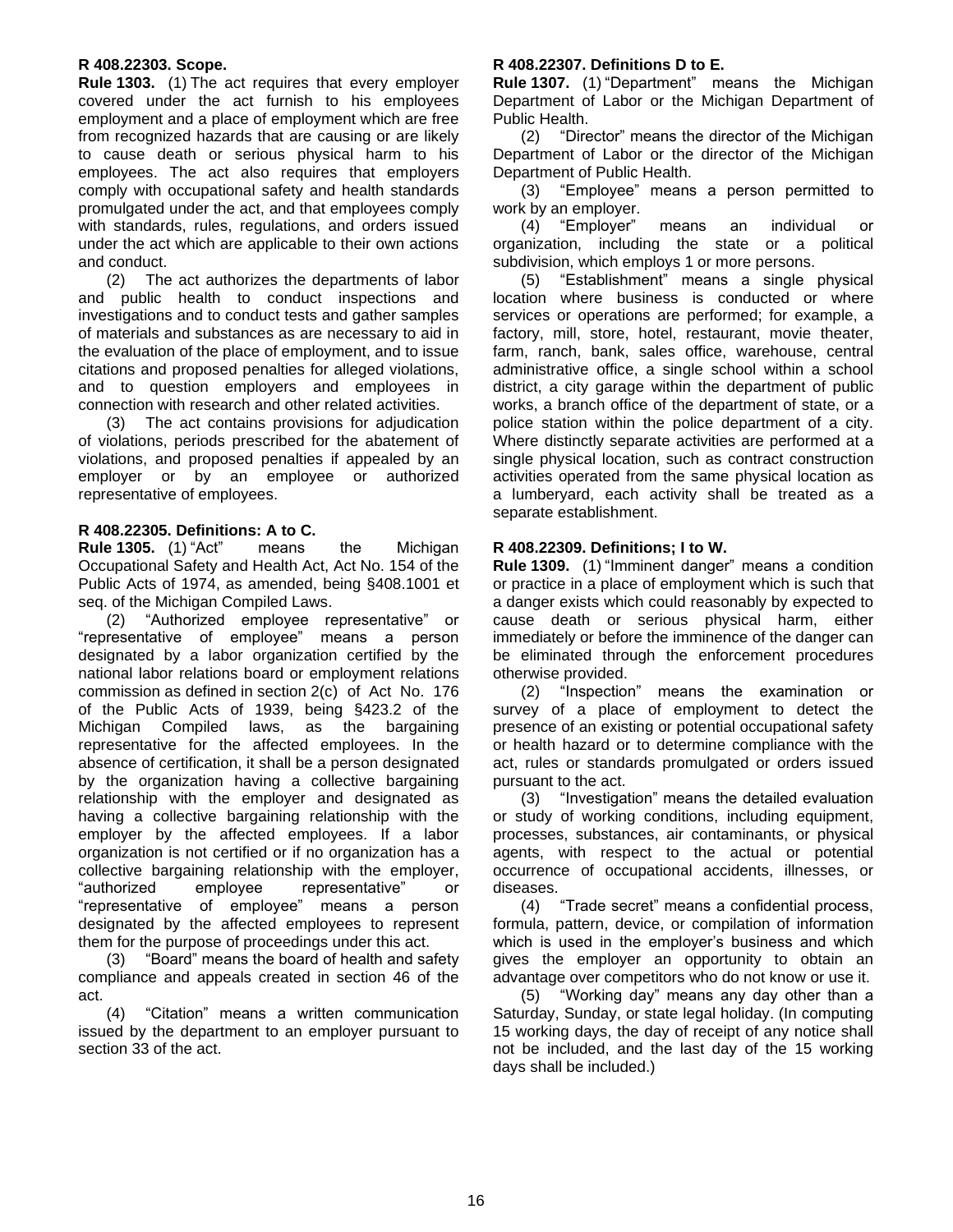#### **R 408.22311. Posting of notice; availability of the act, rules, and applicable standards.**

**Rule 1311.** (1) Each employer shall post a notice to be furnished by the department, informing employees of the protections and obligations provided for in the act, and informing them that, for assistance and information, including copies of the act and of specific safety and health standards, employees may contact the department. The notice shall be posted by the employer in each establishment in a conspicuous place where notices to employees are customarily posted. Each employer shall take steps to insure that the notice is readable and is not altered or defaced.

(2) A separate notice shall be posted in each establishment. Where employers are engaged in activities which are physically dispersed (such as agriculture, construction, transportation, communications, and electric, gas, and sanitary services) the notice required by this rule shall be posted at the location to which employees report each day. Where employees do not usually work at, or report to, a single establishment (such as traveling salesmen, technicians, engineers, etc.), such notice shall be posted at the location from which the employees operate to carry out their activities. In all cases, the notice shall be posted pursuant to subrule (1) of this rule.

(3) Copies of the act, all procedural rules promulgated pursuant to the act, and all applicable standards shall be available from the department. If an employer has obtained copies of these materials, he shall make them available upon request to an employee or his authorized representative for review in the establishment where the employee is employed at the earliest time mutually convenient to the employee or his authorized representative and the employer.

(4) An employer failing to comply with the provisions of this rule shall be subject to citation and penalty pursuant to section 35 of the act.

<span id="page-16-0"></span>(5) Reproductions or facsimiles of the state poster shall constitute compliance with the posting requirements of this rule where the reproductions or facsimiles are at least 8-1/2 inches by 14 inches and the printing size is at least 10 point. The caption or heading on the poster shall be in large type, not less than 36 point.

#### **R 408.22321. Authority for inspection or investigation.**

**Rule 1321**. (1) The department representatives, upon presenting appropriate credentials, may enter, without delay and at reasonable times, any factory, plant, establishment, construction site, or other area, workplace, or environment where work is performed by an employee of an employer to inspect and investigate, during regular working hours and at other reasonable times and within reasonable limits and in a reasonable manner, any such place of employment, and all pertinent conditions, structures, machines, apparatus, devices, equipment, and materials therein; to question privately any employer, owner, operator, agent, or employee; and to review records required by the act and rules promulgated pursuant to the act, and other records which are directly related to the purpose of the inspection or investigation.

(2) Prior to inspecting areas containing information which is classified by an agency of the federal government in the interest of national security, departmental representatives shall obtain the appropriate security clearance.

#### <span id="page-16-1"></span>**R 408.22322. Objection to inspection or investigation.**

**Rule 1322.** (1) Upon a refusal to permit a department representative, in the exercise of his official duties, to enter, without delay and at reasonable times, any place of employment or any place therein to inspect, to investigate, to review records, or to question any employer. owner, operator, agent, or employee, pursuant to R 408.22321, or to permit a representative of employees to accompany the department representative during the physical inspection or investigation of any workplace pursuant to R 408.22326, the department representative shall terminate the inspection or investigation or confine the inspection or investigation to other areas, conditions, structures, machines, apparatus, devices, equipment, materials, records, or interviews concerning which no objection is raised.

(2) The department representative shall endeavor to ascertain the reason for such refusal, and he shall immediately report the refusal and the reason therefore to the department director or authorized representative. The department director or authorized representative shall take appropriate action and, if necessary, apply to the proper judicial officer for a warrant commanding the sheriff or a peace officer to aid the department in the conduct of an inspection or investigation as provided in section 29 of the act.

#### <span id="page-16-2"></span>**R 408.22323. Entry not a waiver.**

**Rule 1323.** Permission to enter, inspect, investigate, review records, or question a person shall not imply or be conditioned upon a waiver of any cause or action, citation, or penalty under the act. Department representatives are not authorized to grant any such waiver.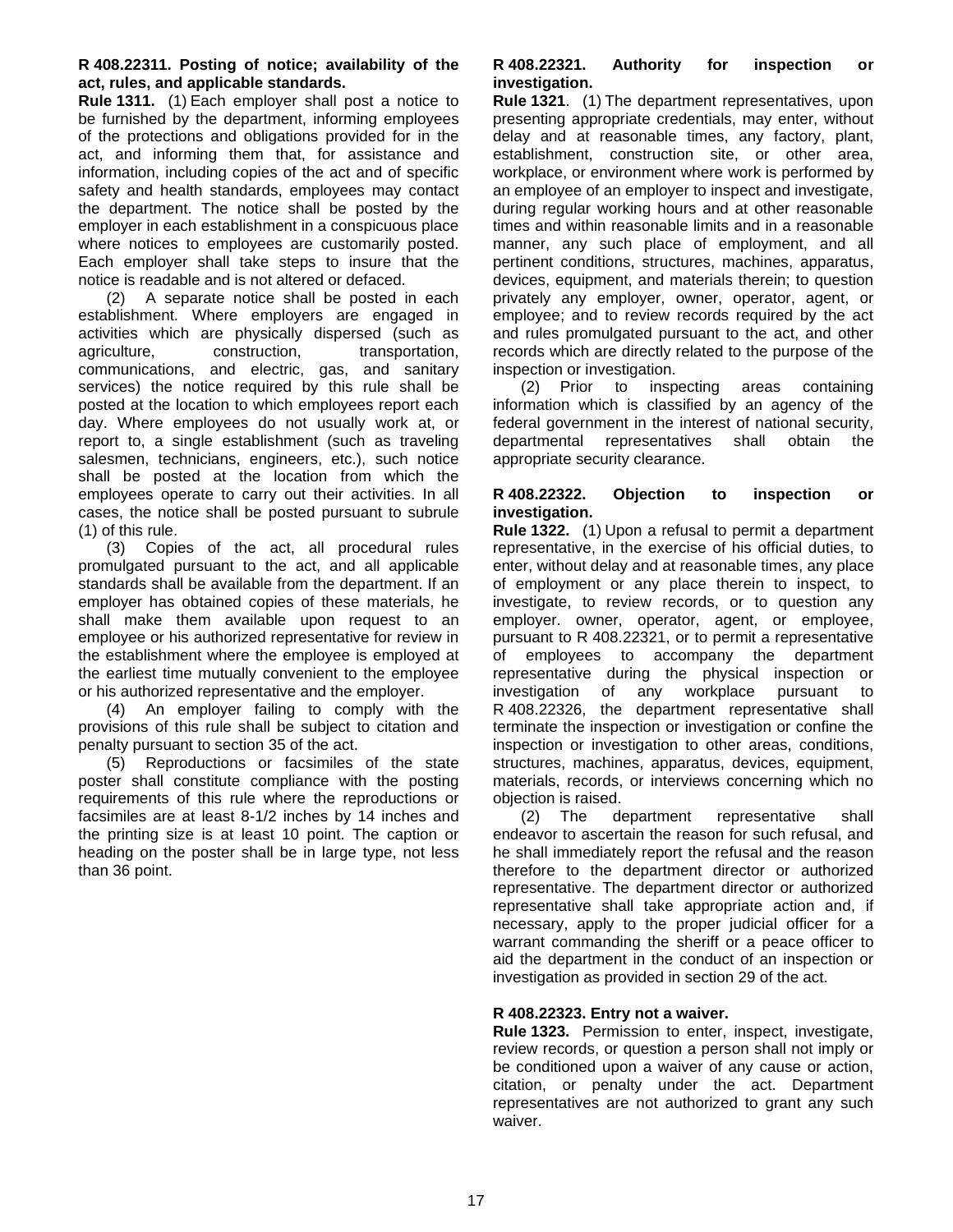<span id="page-17-0"></span>**R 408.22324. Advance notice of inspection or investigation.**

**Rule 1324.** (1) Advance notice of inspections or investigations shall not be given except in the following situations:

(a) In cases of apparent imminent danger, to enable the employer to abate the danger as quickly as possible.

(b) In circumstances where the inspection or investigation can most effectively be conducted after regular business hours, or where special preparations are necessary for an inspection or investigation.

(c) Where necessary to assure the presence of representatives of the employer and employees or the appropriate personnel needed to aid in the inspection or investigation.

(d) In other circumstances where the department director or his designee determines that the giving of advance notice would enhance the probability of an effective and thorough inspection or investigation.

(2) In the situations described in subrule (1) of this rule, advance notice of inspections or investigations may be given only if authorized by the department director or his designee.

(3) When advance notice is given, it shall be the employer's responsibility promptly to notify the authorized representative of employees of the inspection or investigation, if the identity of such representative is known to the employer. Upon the request of the employer, the department representative shall inform the authorized representative of employees of the inspection or investigation, provided that the employer furnishes the department representative with the identity of such representative and with such other information as is necessary to enable him promptly to inform such representative of the inspection or investigation. An employer who fails to comply with his obligation under this rule promptly to inform the authorized representative of employees of the inspection or investigation or to furnish such information as is necessary to enable the department representative promptly to inform such representative of the inspection or investigation, is subject to citation and penalty under section 35(3) of the act.

(4) Advance notice in any of the situations described in subrule (1) of this rule shall not be given more than 24 hours before the inspection or investigation is scheduled to be conducted, except in apparent imminent danger situations and in other unusual circumstances.

<span id="page-17-1"></span>(5) A person who gives advance notice of an inspection or investigation to be conducted under the act, without authority from the department director or his designees, shall, upon conviction, be punished by a fine of not more than \$1,000 or by imprisonment for not more than 6 months, or by both as provided in section 35(8) of the act.

#### **R 408.22325. Conduct of Inspections or Investigations.**

**Rule 1325.** (1) Subject to the provisions of R 408.22321, inspections and investigations shall take place at such times and in such places of employment as the department director or his designee may direct. At the beginning of an inspection or investigation, the department representatives shall present their credentials to the owner, operator, or an agent in charge at the establishment; explain the nature and purpose of the inspection or investigation; and indicate generally the scope of the inspection or investigation and the records specified in R 408.22321 which they wish to review. However, such designation of records shall not preclude access to additional records specified in R 408.22321.

(2) Department representatives may take air, environmental, and material samples; take or obtain photographs related to the purpose of the inspection or investigation; employ other reasonable investigative techniques; and question privately any employer, owner, operator, agent, or employee of an establishment (See R 408.22331 on trade secrets).

(3) In taking photographs and samples, the department representatives shall take reasonable precautions to ensure that such actions with flash, spark-producing, or other equipment are not hazardous. Department representatives shall comply with all employer safety and health rules and practices at the establishment being inspected, and they shall wear and use appropriate protective clothing and equipment.

(4) The conduct of inspections or investigations shall be such as to preclude unreasonable disruption of the operations of the employer' establishment.

(5) Following the completion of an inspection or investigation by the department representative, an opportunity for a conference shall be afforded the employer or his representative and the employee or employee representative to informally advise them of any apparent safety or health violations disclosed by the inspection or investigation. During such conference, the employer or employee shall be afforded an opportunity to bring to the attention of the department representative any information regarding conditions in the workplace pertinent to the apparent safety or health violations.

<span id="page-17-2"></span>(6) Inspections or investigations shall be conducted pursuant to the requirements of this part.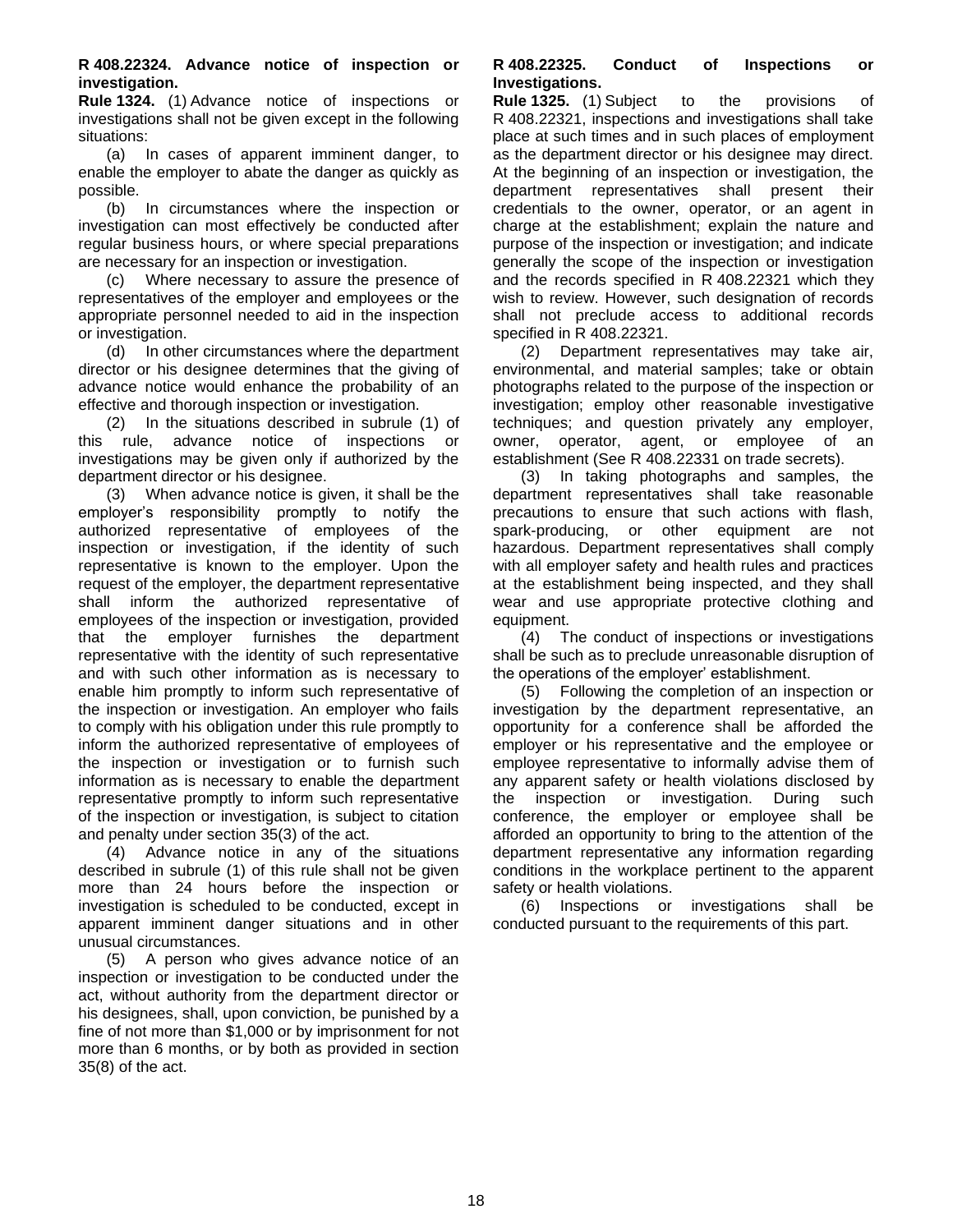#### **R 408.22326. Representatives of employers and employees.**

**Rule 1326.** (1) Department representatives shall be in charge of conducting inspections or investigations, and may question persons affected by the inspection or investigation. A representative of the employer and a representative authorized by employees shall be given an opportunity to accompany the department representative during the physical inspection or investigation of a workplace for the purpose of aiding the inspection or investigation. A department representative may permit additional employer representatives and additional representatives authorized by employees to accompany him when it is determined that the additional representatives may further aid the inspection or investigation. A different employer and employee representative may accompany the department representative during each different phase of an inspection or investigation if this does not interfere with the conduct of the inspection or investigation.

(2) Department representatives may resolve all disputes as to who is the representative authorized by the employer and employees for the purpose of this rule. If there is no authorized representative of employees, or if the department representative is unable to determine with reasonable representative shall consult with a reasonable number of employees concerning matters of safety and health in the workplace.

(3) If, in the judgment of the department representative, good cause is shown why accompaniment by a third party who is not an employee of the employer (such as an industrial hygienist or a safety engineer) is reasonably necessary to the conduct of an effective and thorough physical inspection or investigation of the workplace, the third party may accompany the department representative during the inspection or investigation.

<span id="page-18-0"></span>(4) Department representatives may deny the right of accompaniment under this rule to a person whose conduct interferes with a fair and orderly inspection or investigation. The right of accompaniment in areas containing trade secrets shall be subject to the provisions of R 408.22331(4). With regard to information classified by an agency of the federal government in the interest of national security, only persons authorized to have access to the information may accompany a department representative in areas containing such information.

#### **R 408.22331. Trade secrets.**

**Rule 1331.** (1) Information reported to, or otherwise obtained by, a department representative in connection with an inspection, investigation, or proceeding under the act, which contains or which might reveal a trade secret, shall be considered confidential. Such information may be disclosed only to other department representatives concerned with carrying out the act or when relevant in any proceeding under the act. In any such orders as may be appropriate to protect the confidentiality of trade secrets.

(2) Information which contains, or which might reveal, a trade secret is not subject to public inspection and copying.

(3) At the commencement of an inspection or investigation, the employer may identify areas in the establishment which contain, or which might reveal, a trade secret. If the department representative has no clear reason to question the identification, information obtained in such areas, including all negatives and prints of photographs, and environmental samples, shall be labeled "confidential — trade secret" and shall not be disclosed except in accordance with the provisions of section 63 of the act.

(4) Upon the request of an employer, any authorized representative of employees accompanying the department representative in an area containing trade secrets shall be an employee in that area or an employee authorized by the employer to enter that area. Where there is no such representative, the department representative shall consult with a reasonable number of employees who work in that area concerning matters of safety and health.

#### <span id="page-18-1"></span>**R 408.22333. Consultation with employees.**

<span id="page-18-2"></span>**Rule 1333.** Department representatives may consult with employees concerning matters of occupational safety and health to the extent they deem necessary for the conduct of an effective and thorough inspection or investigation. During the course of an inspection or investigation, an employee shall be afforded an opportunity to bring any violation of the act which he has reason to believe exists in the workplace to the attention of the department representative.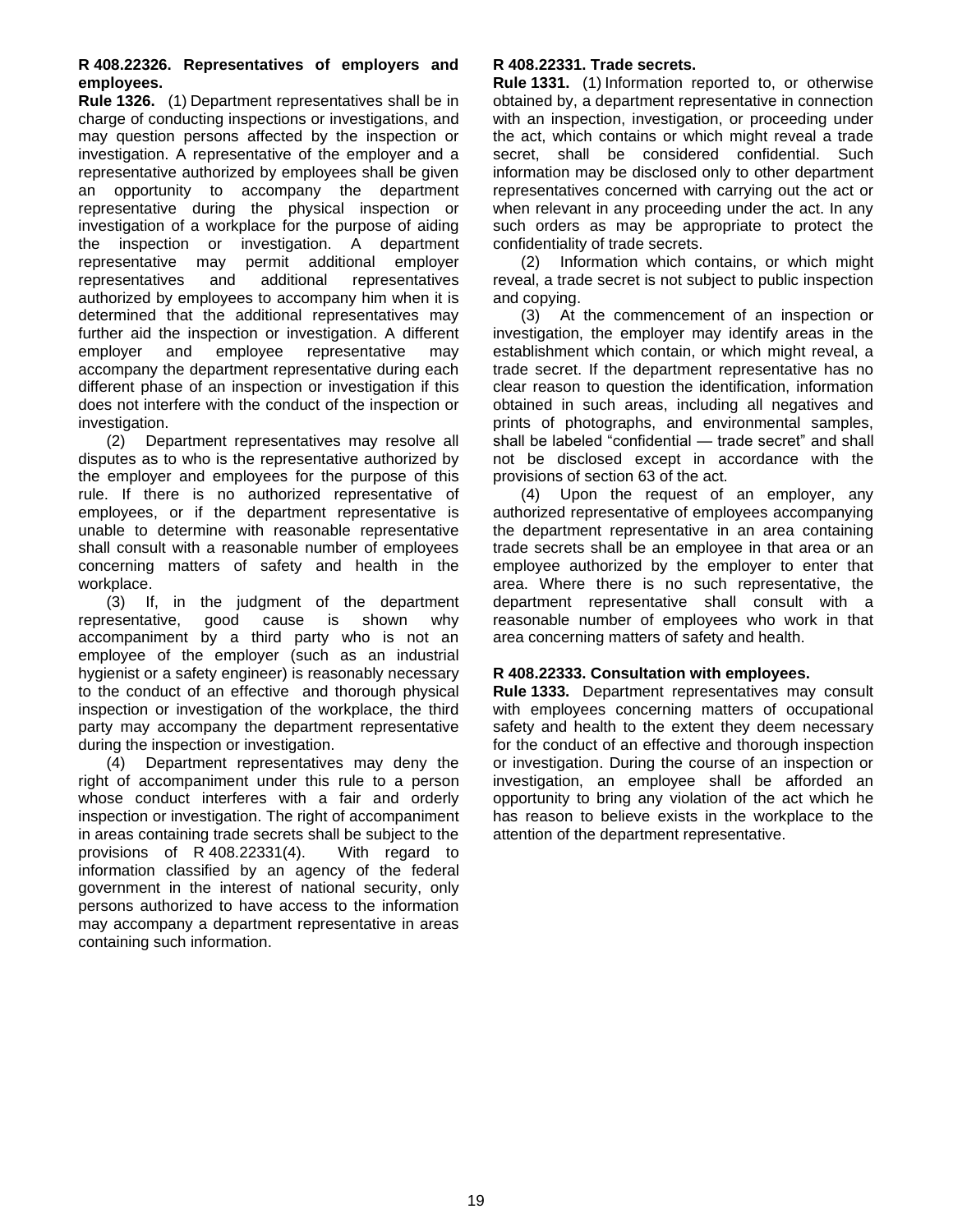#### **R 408.22338. Complaints by employees.**

**Rule 1338.** (1) Any employee or representative of employees, who believes that a violation of the act which threatens physical harm exists in a workplace where the employee is employed, may request an inspection or investigation of the workplace by giving notice of the alleged violation to the department. The notice shall be reduced to writing, shall set forth with reasonable particularity the grounds for the notice, and shall be signed by the employee or representative of employees. A copy shall be provided the employer or his agent by the department or department representative no later than at the time of inspection or investigation, except that, upon the request of the person giving the notice, his name and the names of individual employees referred to therein shall not appear in the copy or on any record published, released, or made available by the department.

(2) If, upon receipt of such notice, the department determines that the complaint meets the requirements set forth in subrule (1) of this rule, and that there are reasonable grounds to believe that the alleged violation exists, the department shall cause an inspection or investigation to be made as soon as practicable to determine if the alleged violation exists. Inspections or investigations under this rule need not be limited to matters referred to in the complaint.

(3) If the department determines that an inspection or investigation is not warranted because the written complaint does not meet the provisions of subrule (1) of this rule, the department shall notify the complaining party, in writing, of such determination. The determination shall be without prejudice to the filing of a new complaint meeting the requirements of subrule (1) of the rule.

(4) Prior to or during an inspection or investigation of a workplace, an employee or representative of employees employed in the workplace may notify the department representative, in writing, of any violation of the act, or of any rule promulgated under the act, which he has reason to believe exists in such workplace. Any such notice shall comply with the requirements of subrule (1) of this rule.

(5) When an employee or a representative of employees believes that a condition exists which may present an imminent danger to an employee, he may notify either department in the most expedient manner without regard to a written notice. Upon notification of an alleged imminent danger, the department shall cause an immediate inspection to be made or take other action that it finds necessary to abate the danger as provided by R 408.22342 of this part.

(6) If a citation is issued for a violation alleged in a request for inspection under subrule (1) of this rule or a notification of violation under subrule (4) of this rule, a copy of the citation issued shall be sent to the employee or representative of employees who made such request or notification.

(7) A person shall not discharge, or in any manner discriminate against, an employee because the employee filed a complaint or instituted, or caused to be instituted, a proceeding under, or regulated by, the act; or because the employee testified, or is about to testify, in any such proceeding; or because of the exercise by such employee, on behalf of himself or others, of any right afforded by the act.

#### <span id="page-19-0"></span>**R 408.22339. Informal review of complaints by employees.**

**Rule 1339.** (1) The department shall notify a complaining party, in writing, when any of the following determinations are made regarding a complaint under R 408.22338.

(a) There are no reasonable grounds to believe that an inspection or investigation should be conducted.

(b) Based on an inspection or investigation conducted pursuant to the complaint, there are no reasonable grounds to believe that the alleged violation exists.

(2) The department shall notify the employer, in writing, of any determination made pursuant to subrule (1)(b) of this rule.

(3) The complaining party may obtain informal review of a determination made pursuant to subrule (1) by submitting a written statement of position to the department. The department may hold an informal conference in which the complaining party may orally present his views. The employer may attend the informal conference at the discretion of the department.

(4) After considering all written and oral views presented, the department shall do either of the following:

(a) Affirm, modify, or reverse the determination made in subrule (1)(a) of this rule.

(b) Order a reinspection or reinvestigation, issue a citation if it is believed that the inspection or investigation disclosed a violation, or affirm the determination made in subrule (1)(b) of this rule.

(5) The department shall furnish the complaining party with a written notification of the final disposition of the complaint and the reasons therefor. The final disposition of the complaint by the department shall not be subject to further departmental review.

#### <span id="page-19-1"></span>**R 408.22342. Imminent danger; cease operation order.**

**Rule 1342.** (1) When a department representative concludes, on the basis on the basis of an inspection or investigation, that conditions or practices exist in a place of employment which could reasonably be expected to cause death or serious physical harm immediately or before the imminence of such danger can be eliminated through the enforcement procedures otherwise provided by the act, the department representative shall inform the employer and affected employee of the danger and afford the employer the opportunity to voluntarily eliminate the danger.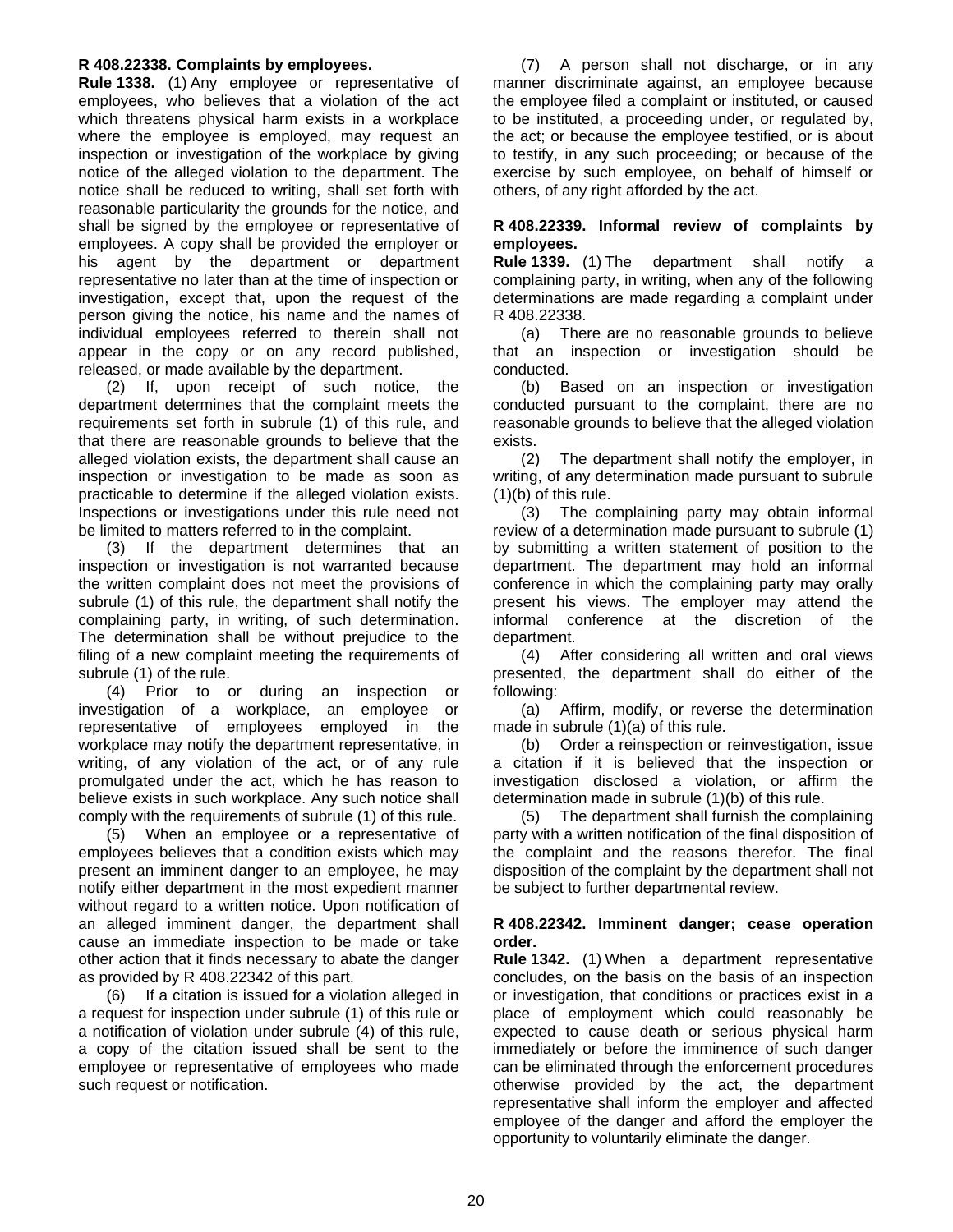(2) If the employer does not immediately take steps to eliminate the imminent danger, the department representative shall recommend to the department director that a cease operation order be issued pursuant to section 31(1) of the act to require that steps be taken as may be necessary to avoid, correct, or remove the imminent danger. Appropriate citations and notices of proposed penalties may be issued with respect to violations associated with an imminent danger, even though, after being informed of such danger by the department representative, the employer immediately eliminates the imminence of the danger and initiates steps to abate such danger.

(3) Upon the failure of the employer to promptly comply with a cease operation order issued pursuant to subrule (2) of this rule, the department shall petition the circuit court having jurisdiction to restrain any condition or practice in a place of employment which the department determines causes the imminent danger to exist.

#### <span id="page-20-0"></span>**R 408.22344. Citations.**

**Rule 1344.** (1) The inspection or investigation report of the department representative shall be reviewed by a department designee. If, on the basis of the report, the department designee believes that the employer violated a requirement of section 11 of the act, a requirement of any standard or rule promulgated pursuant to the act, or a requirement of any order issued pursuant to the act, he shall issue to the employer a citation by registered mail. An appropriate citation shall be issued even though, after being informed of an alleged violation by the department representative, the employer immediately abates, or initiates steps to abate, the alleged violation. A citation shall be issued with reasonable promptness after termination of the inspection or investigation. A citation shall not be issued under this rule after the expiration of 90 days from the completion of the physical inspection or investigation of the establishment.

(2) A citation shall be in writing and describe with particularity the nature of the alleged violation, including a reference to the provision of the act, standards, rule, regulation, or order alleged to have been violated. A citation shall also fix a reasonable time for the abatement of the alleged violation.

<span id="page-20-1"></span>(3) A citation shall contain, on its face, a statement that it is an allegation of a violation. The issuance of a citation does not constitute a finding that a violation of the act has occurred unless there is a failure to appeal, either initially to the department or subsequently to the board as provided R 408.22351 and R 408.22354 of this part, or, if appealed to the board, unless the citation is affirmed by the board.

#### **R 408.22346. Proposed penalties.**

**Rule 1346.** (1) After, or concurrent with, the issuance of a citation, and within a reasonable time after the termination of the inspection or investigation, the department shall notify the employer by registered mail of the proposed penalty as provided by section 35 of the act, or that no penalty is being proposed. The notice of the proposed penalty shall include statements informing the employer that the proposed penalty shall become a final order of the Board and not subject to review by any court or agency unless, within 15 working days from the date of receipt of such notice, the employer notifies the department in writing that he intends to appeal the citation or the notification of proposed penalty (see R 408.22351). Payment of the penalty shall be made to the department, payable to the State of Michigan, within 5 working days of the date the penalty became a final order of the board.

(2) The department shall determine the amount of a proposed penalty, giving due consideration to the appropriateness of the penalty with respect to the size of the business, the seriousness of the violation, and the history of previous citations, pursuant to section 36 of the act.

(3) Appropriate penalties may be proposed with respect to an alleged violation, even though, after being informed of the alleged violation by the department representative, the employer immediately abates, or initiates steps to abate, the alleged violation. Penalties shall not be proposed for violations which have no direct or immediate relationship to safety or health.

#### <span id="page-20-2"></span>**R 408.22348. Posting of citations.**

**Rule 1348.** (1) Upon receipt of a citation issued under the act, the employer shall immediately post the citation or a copy thereof, unedited, at or near the place of each alleged violation referred to in the citation, with the following exceptions:

(a) Where, because of the nature of the employer's operations, it is not practicable to post the citation at or near the place of alleged violation, the citation shall be posted, unedited, in a prominent place where it is readily observable by all affected employees. For example, where employees are engaged in activities which are physically dispersed, the citation may be posted at the location to which employees report each day.

(b) Where employees do not primarily work at, or report to, a single location, the citation may be posted at the location from which the employees operate to carry out their activities.

(2) The employer shall take steps to ensure that the citation is readable and not altered or defaced. The citation may be reproduced for posting purposes if more than 1 location is cited on a single citation.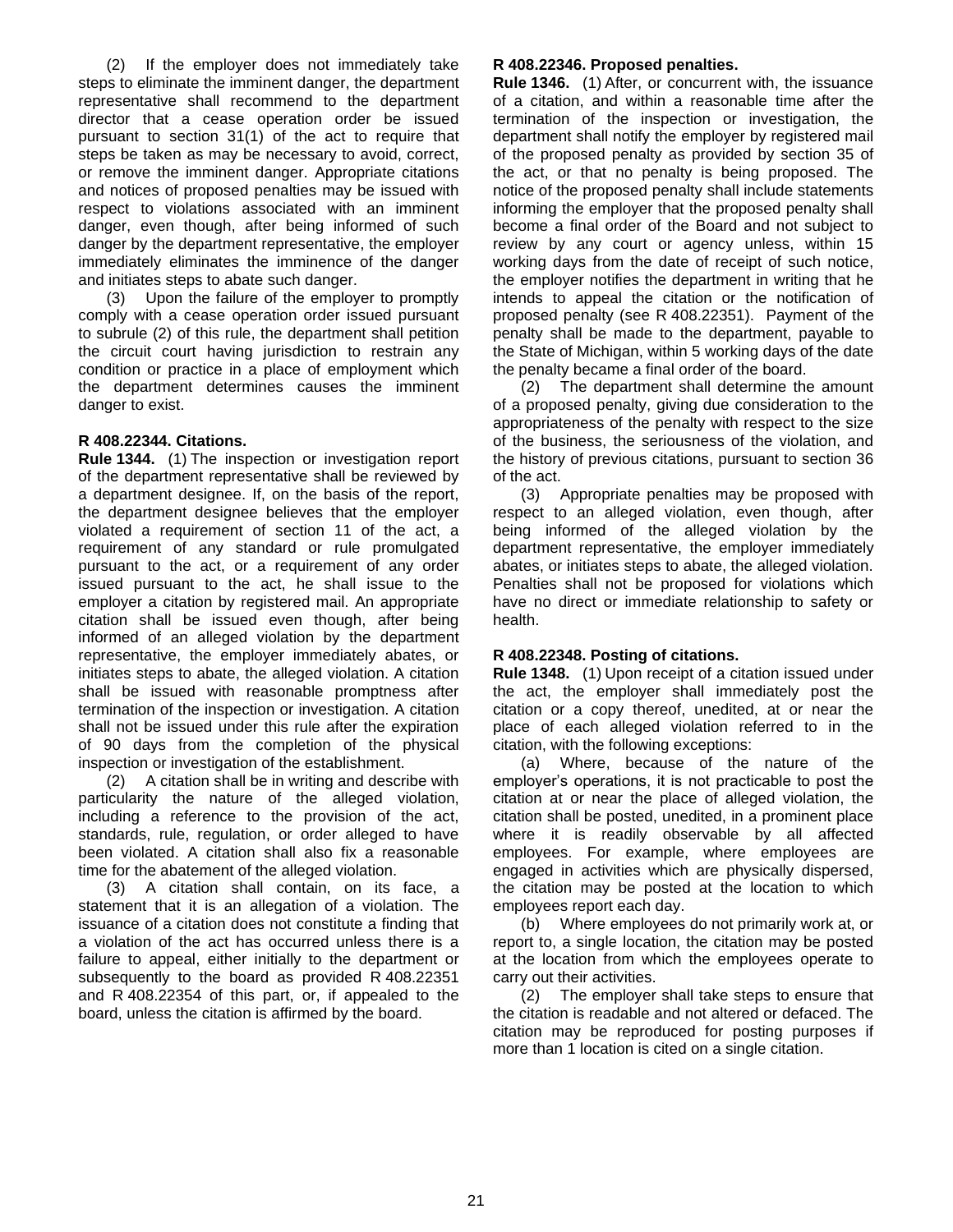(3) A citation, or a copy thereof, shall remain posted until the violation is abated, or for 3 working days, whichever is later. The filing by the employer of an appeal, either initially with the department or subsequently with the board as provided in R 408.22351 and R 408.22354 of this part, shall not affect the employer's posting responsibility under this rule, unless the citation is vacated.

(4) An employer failing to comply with subrules (1) and (2) of this rule shall be subject to citation and penalty pursuant to sections 33 and 35 of the act.

#### <span id="page-21-0"></span>**R 408.22349. Notification of compliance with citations.**

**Rule 1349.** (1) An employer to whom a citation is issued shall notify the department, in writing, immediately upon compliance with each item of the citation. Upon compliance with an item of the citation, notification to the department shall not exceed 3 working days from the final abatement date on the citation of such item.

(2) Notification, as required in subrule (1) of this rule, may be accomplished by either of the following:

(a) Submitting to the department, signed and dated, the "notification of abatement" copy of the citation, or a copy thereof.

(b) Submitting a document, in writing, to the department certifying compliance.

#### <span id="page-21-1"></span>**R 408.22351. Employer appeal petitions of citations.**

**Rule 1351.** (1) An employer to whom a citation or notice of proposed penalty is issued may, under section 41 of the act, petition the department in writing for a modification or dismissal of the citation and any proposed penalty, or for a grant of additional time for compliance. The petition shall be postmarked within 15 working days of the receipt by the employer of a citation or proposed penalty. The petition shall specify which item on the citation is being petitioned, and whether it is directed to the violation, proposed penalty, or abatement date.

(2) An employer shall post a copy of the petition near the location of the violation where the subject citation is posted, or give a copy of the petition to the affected employees or their employee representative.

<span id="page-21-2"></span>(3) An employer shall include in the petition to the department a certification that a copy of the petition was posted or given to the affected employees or their employee representative pursuant to subrule (2) of this rule. The certification shall include the date and method of transmittal of the petition.

#### **R 408.22352. Employee appeal petitions of citations.**

**Rule 1352.** Within 15 working days after the employer receives a citation, an employee or employee representative may petition the department, in writing, alleging that the period of time fixed in an item of the citation for abatement of such item is unreasonable. The petition shall specify which item on the citation is being petitioned. The department, upon receipt of the petition, shall promptly submit a copy of the petition to the employer, deleting the name of the employee or employee representative if so requested.

#### <span id="page-21-3"></span>**R 408.22353. Department decision on an appeal petition.**

**Rule 1353.** (1) Upon receipt of a petition, the department may:

(a) Modify or dismiss the citation or proposed penalty.

(b) Modify the time period fixed for compliance.

(c) Affirm the citation, including the abatement date and proposed penalty.

(2) The department shall notify the employer by registered mail of the decision regarding a petition within 15 working days of receipt of the petition by the department. The employer shall promptly post the department's decision, together with the appropriate citation, at the location of the posting of the subject citation. The decision shall remain posted until the violation is abated or for 3 working days, whichever is later.

#### <span id="page-21-4"></span>**R 408.22354. Employer and employee notices of appeal to the board.**

**Rule 1354.** (1) Within 15 working days after receipt by the employer of the department's decision regarding an appeal petition of a citation:

(a) The employer may appeal the decision to the board.

(b) The employee or employee representative may appeal the decision, with respect to the date fixed for abatement, to the board.

<span id="page-21-5"></span>(2) The notice of appeal of the department's decision shall be submitted to the department. The department shall immediately transmit the notice of appeal to the board in accordance with the procedure prescribed by the board.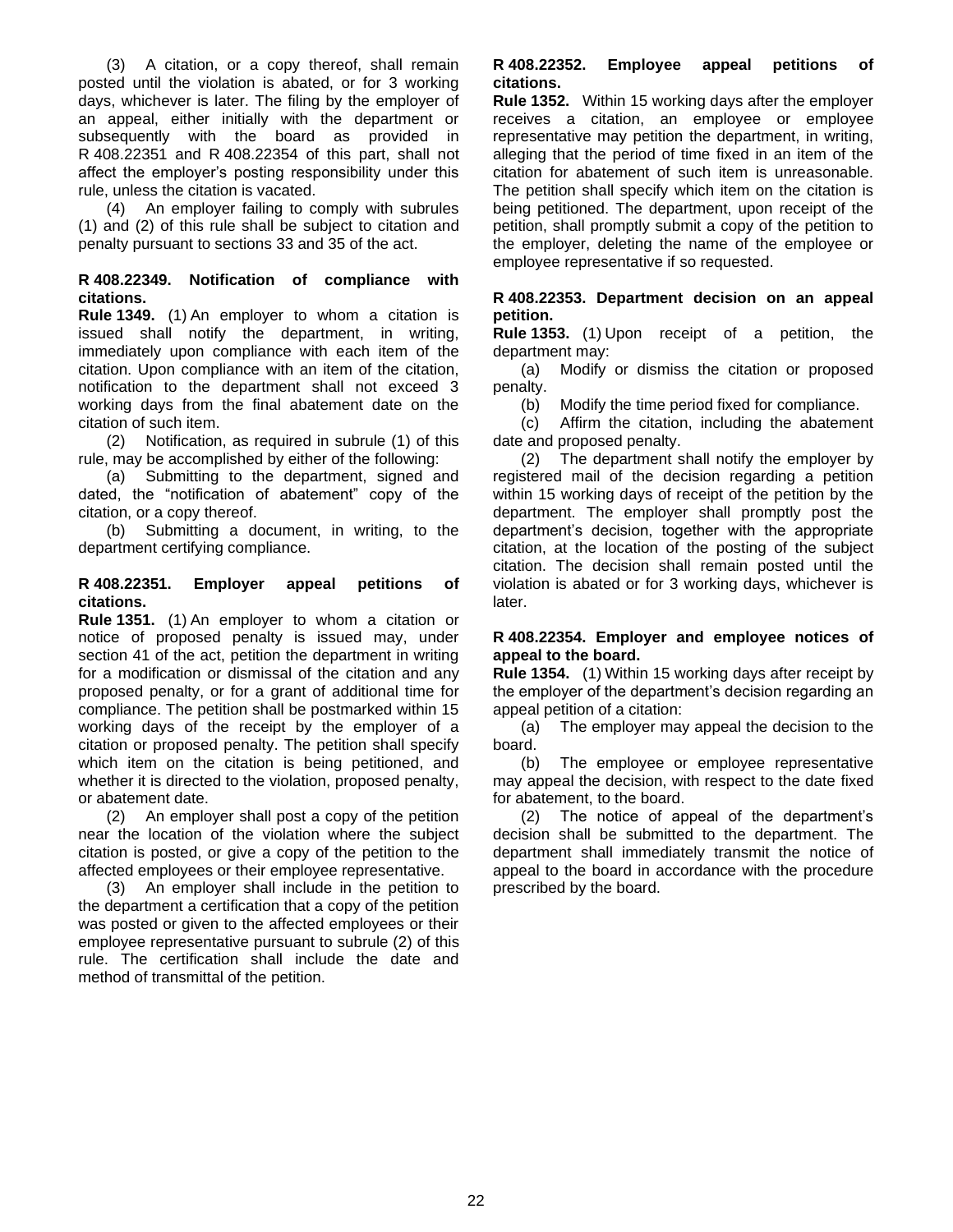#### **R 408.22355. Petition for modification of abatement period.**

**Rule 1355.** (1) An employer may file a petition for modification of an abatement date when the employer has made a good faith effort to comply with the abatement requirements of a citation which has become a final order of the board, but the abatement has not been completed because of facts beyond the employer's reasonable control.

(2) A petition for modification of an abatement date shall be in writing and shall include the following information:

(a) Steps taken by the employer, and the dates of those steps, in an effort to achieve compliance during the prescribed abatement period.

(b) The specific additional abatement time needed in order to achieve compliance.

(c) The reasons the additional time is necessary, including the unavailability of professional or technical personnel or of materials and equipment, or because necessary construction or alteration of facilities cannot be completed by the original abatement date.

(d) Available interim steps being taken to safeguard the employees against the cited hazard during the abatement period.

(e) A certification that the petition for modification of an abatement date has been filed and posted in accordance with subrule (4).

(3) A petition for modification of an abatement date shall be filed with the board no later than the close of the next working day following the date on which abatement was originally required. A petition filed later shall be accompanied by the employer's statement of exceptional circumstances explaining the delay.

(4) On the same day that the petition is filed with the board, a copy of the petition shall be filed with the department that issued the citation and a copy shall be posted by the employer in a conspicuous place at or near the place where the citation was required to be posted and remain so posted for a period of 10 working days.

(5) The department, affected employees, or their representatives may file written objection to the petition with the board setting forth the reasons for opposing the petition. An objecting party shall also file a copy of the written objection with the other parties. Failure to file an objection within 10 working days of the date of filing the petition shall constitute a waiver of any further right to object to the petition.

(6) The board may approve without a hearing a petition for modification of an abatement date to which an objection has not been filed.

(7) Where a petition is objected to by the department or affected employees, the petition shall be processed as follows:

(a) The board shall process the petition in the same manner as any other contested case, except that a hearing on the petition shall be handled in an expeditious fashion.

(b) An employer petitioning for a modification of an abatement date shall have the burden of proving by a preponderance of the evidence that he has made a good faith effort to comply with the abatement requirements of the citation and that abatement has not been completed because of factors beyond his control.

#### <span id="page-22-0"></span>**R 408.22356. Citation for failure to correct a previously cited violation.**

**Rule 1356.** (1) If an inspection or investigation discloses that an employer failed to correct an alleged violation, for which a citation was issued, within the period permitted for its correction, the department may notify the employer, by registered mail, of the failure and of any additional penalty proposed under section 35(2) of the act by reason of such failure.

(2) The period for the correction of a violation for which a citation was issued shall not begin to run until the date of the final order of the board if a review proceeding before the board is initiated by the employer in good faith and not solely for delay or avoidance of penalties. The period of correction shall not be delayed by a review proceeding initiated by the employer only with respect to the proposed penalty.

(3) An employer receiving a citation for failure to correct a violation and a proposed additional penalty may notify the department, in writing, that he intends to petition for a dismissal of the citation or the proposed additional penalty, or both, pursuant to R 408.22351 of these rule. An appeal petition regarding a citation for failure to correct a violation shall be limited to the subject matter of the failure to correct citation.

(4) Within 15 working days after receipt of the department decision relative to an appeal petition of a citation for failure to correct a violation or a proposed additional penalty, or both, an employer may appeal the decision to the board pursuant to R 408.22354.

#### <span id="page-22-1"></span>**R 408.22358. Cease operation order for failure to correct a previously cited violation.**

**Rule 1358.** (1) If an inspection or investigation discloses that an employer failed to correct a violation within the period permitted for its correction by a citation which became a final order of the board, the department may issue a cease operation order directing the employer to cease operating or render inoperable, pursuant to such order, as much of the operation as is necessary to eliminate the hazard which is the subject of the cease operation order.

<span id="page-22-2"></span>(2) If an employer fails to obey a cease operation order issued pursuant to subrule (1) of this rule, the department shall refer the matter to the prosecuting attorney of the county in which the violations exists, who shall promptly institute proceedings in the circuit court to enforce the department's order.